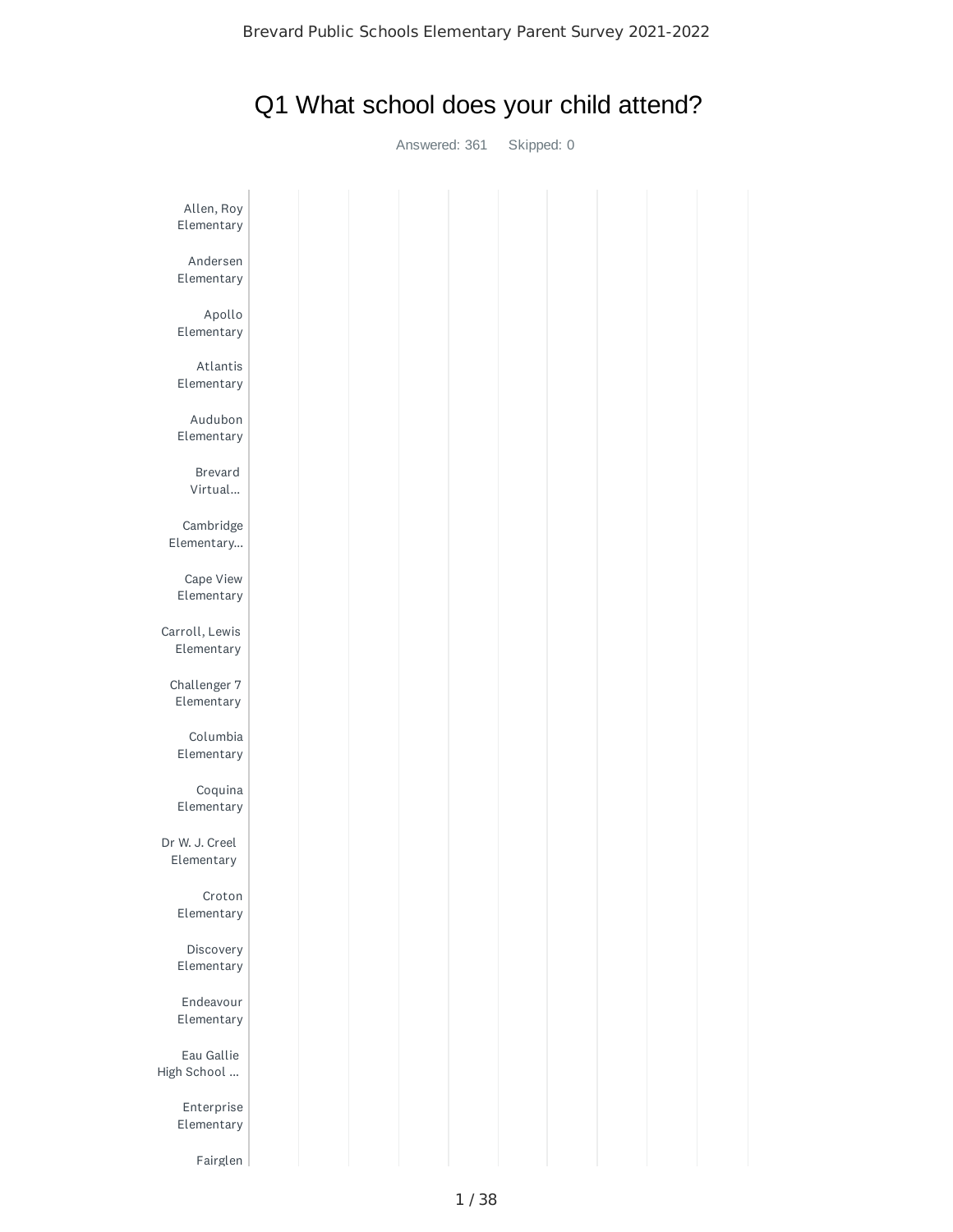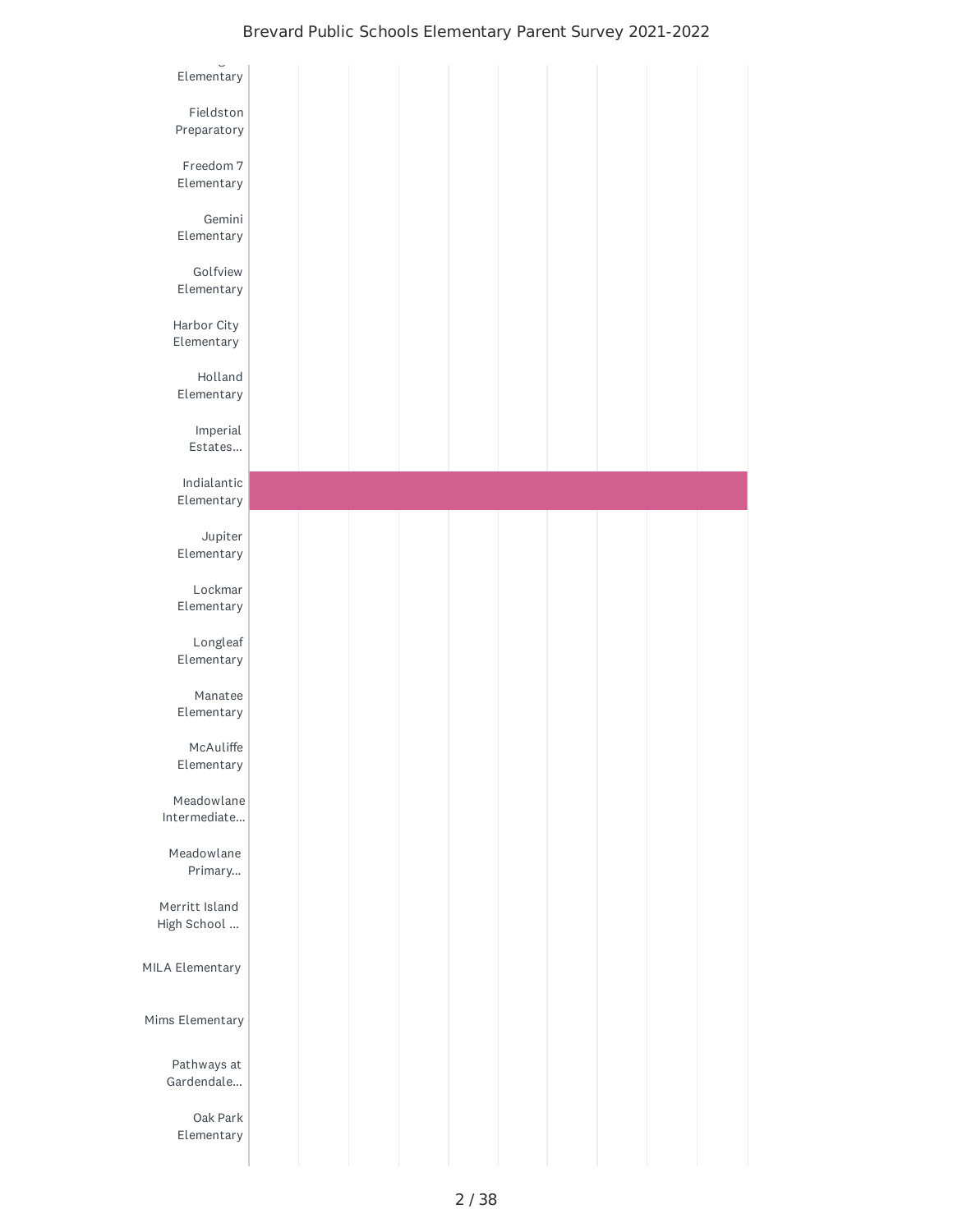| Ocean Breeze<br>Elementary   |  |  |  |  |  |
|------------------------------|--|--|--|--|--|
| Palm Bay<br>Elementary       |  |  |  |  |  |
| Palm Bay High<br>School VPK  |  |  |  |  |  |
| Pinewood<br>Elementary       |  |  |  |  |  |
| Port Malabar<br>Elementary   |  |  |  |  |  |
| Quest<br>Elementary          |  |  |  |  |  |
| Riverdale<br>Country Day     |  |  |  |  |  |
| Riviera<br>Elementary        |  |  |  |  |  |
| Roosevelt<br>Elementary      |  |  |  |  |  |
| Sabal<br>Elementary          |  |  |  |  |  |
| Satellite High<br>School VPK |  |  |  |  |  |
| Saturn<br>Elementary         |  |  |  |  |  |
| Sea Park<br>Elementary       |  |  |  |  |  |
| Sherwood<br>Elementary       |  |  |  |  |  |
| Pathways at<br>Pine Grove    |  |  |  |  |  |
| South Area<br>Head Start     |  |  |  |  |  |
| South Lake<br>Elementary     |  |  |  |  |  |
| Stevenson<br>Elementary      |  |  |  |  |  |
| Sunrise<br>Elementary        |  |  |  |  |  |
| Suntree<br>Elementary        |  |  |  |  |  |
| Surfside<br>Elementary       |  |  |  |  |  |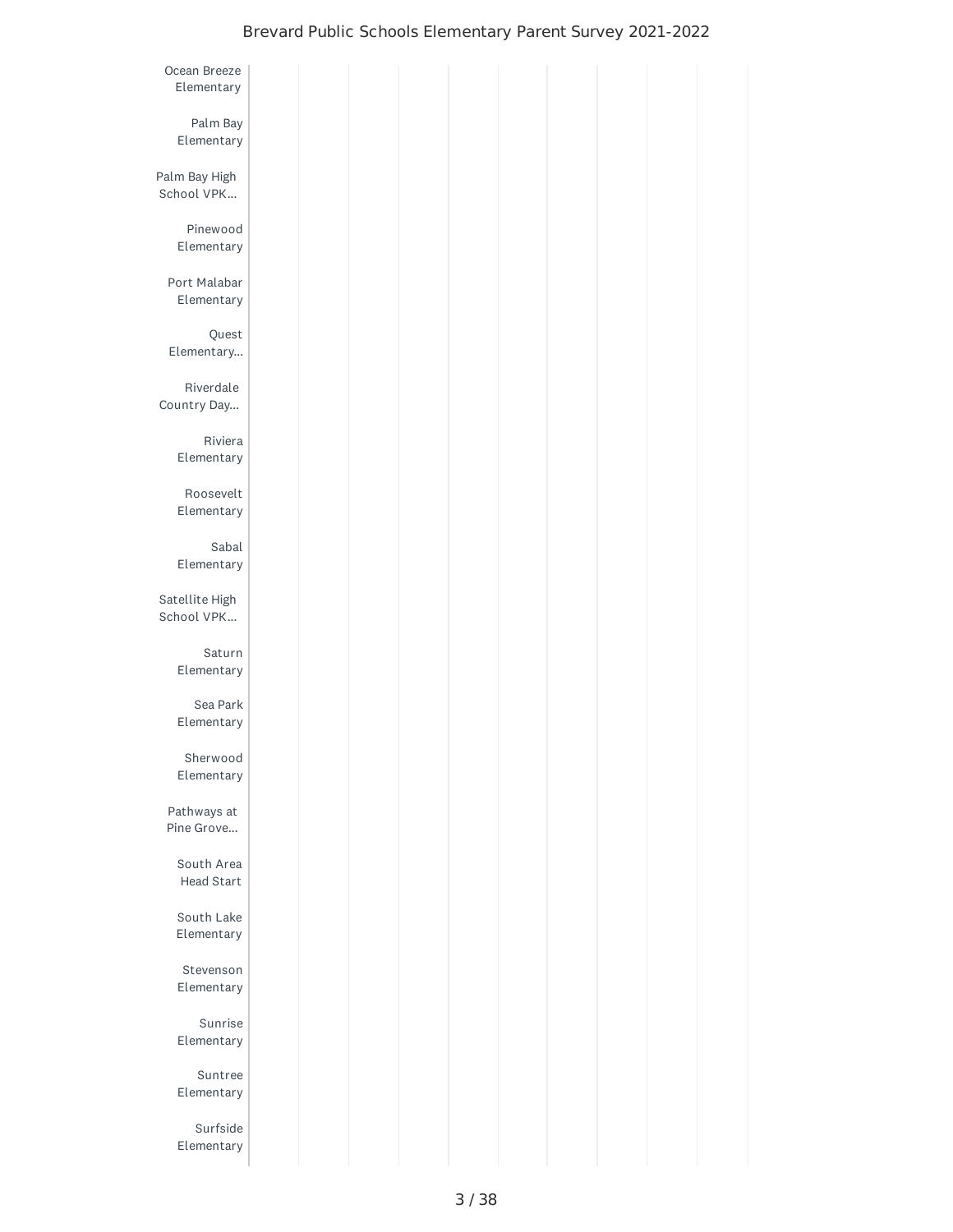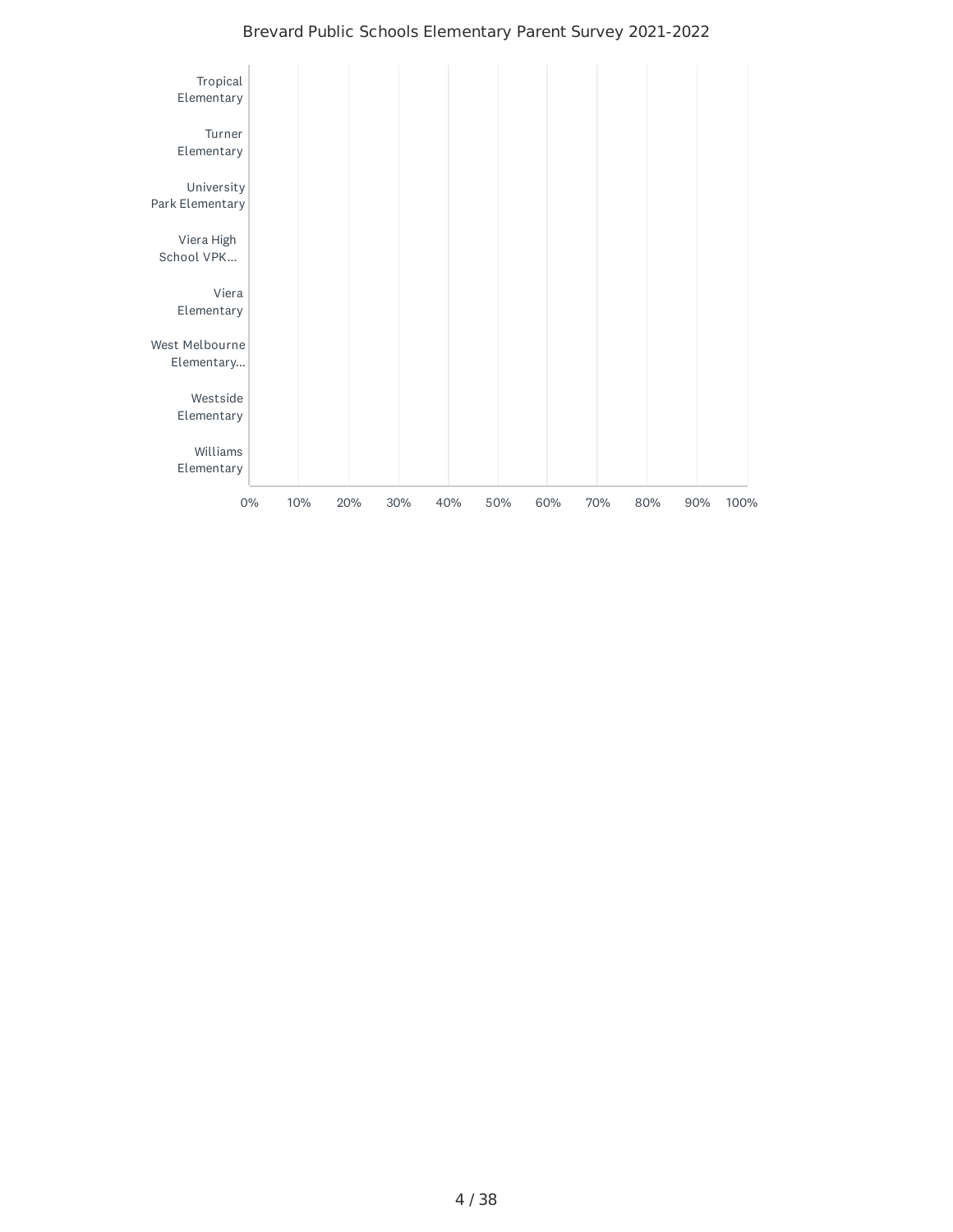| <b>ANSWER CHOICES</b>                      | <b>RESPONSES</b> |                     |
|--------------------------------------------|------------------|---------------------|
| Allen, Roy Elementary                      | 0.00%            | 0                   |
| Andersen Elementary                        | 0.00%            | 0                   |
| Apollo Elementary                          | 0.00%            | $\mathbf 0$         |
| <b>Atlantis Elementary</b>                 | 0.00%            | 0                   |
| Audubon Elementary                         | 0.00%            | 0                   |
| Brevard Virtual Instruction Program (BVIP) | 0.00%            | 0                   |
| Cambridge Elementary Magnet                | 0.00%            | 0                   |
| Cape View Elementary                       | 0.00%            | 0                   |
| Carroll, Lewis Elementary                  | 0.00%            | 0                   |
| Challenger 7 Elementary                    | 0.00%            | 0                   |
| Columbia Elementary                        | $0.00\%$         | $\mathsf{O}\xspace$ |
| Coquina Elementary                         | $0.00\%$         | 0                   |
| Dr W. J. Creel Elementary                  | 0.00%            | $\mathsf{O}\xspace$ |
| Croton Elementary                          | 0.00%            | 0                   |
| Discovery Elementary                       | 0.00%            | $\mathsf{O}\xspace$ |
| <b>Endeavour Elementary</b>                | 0.00%            | $\mathsf{O}\xspace$ |
| Eau Gallie High School VPK program         | 0.00%            | $\mathsf{O}$        |
| <b>Enterprise Elementary</b>               | 0.00%            | 0                   |
| Fairglen Elementary                        | 0.00%            | $\mathbf 0$         |
| <b>Fieldston Preparatory</b>               | 0.00%            | $\mathbf 0$         |
| Freedom 7 Elementary                       | 0.00%            | $\mathsf{O}\xspace$ |
| Gemini Elementary                          | $0.00\%$         | $\mathsf{O}$        |
| <b>Golfview Elementary</b>                 | $0.00\%$         | $\mathsf{O}\xspace$ |
| Harbor City Elementary                     | $0.00\%$         | $\mathsf{O}$        |
| <b>Holland Elementary</b>                  | $0.00\%$         | $\mathsf{O}\xspace$ |
| <b>Imperial Estates Elementary</b>         | $0.00\%$         | $\mathsf{O}$        |
| Indialantic Elementary                     | 100.00%          | 361                 |
| Jupiter Elementary                         | $0.00\%$         | $\mathsf{O}$        |
| Lockmar Elementary                         | 0.00%            | $\mathsf{O}\xspace$ |
| Longleaf Elementary                        | 0.00%            | $\mathsf{O}$        |
| Manatee Elementary                         | 0.00%            | $\mathsf{O}$        |
| McAuliffe Elementary                       | $0.00\%$         | $\mathsf{O}$        |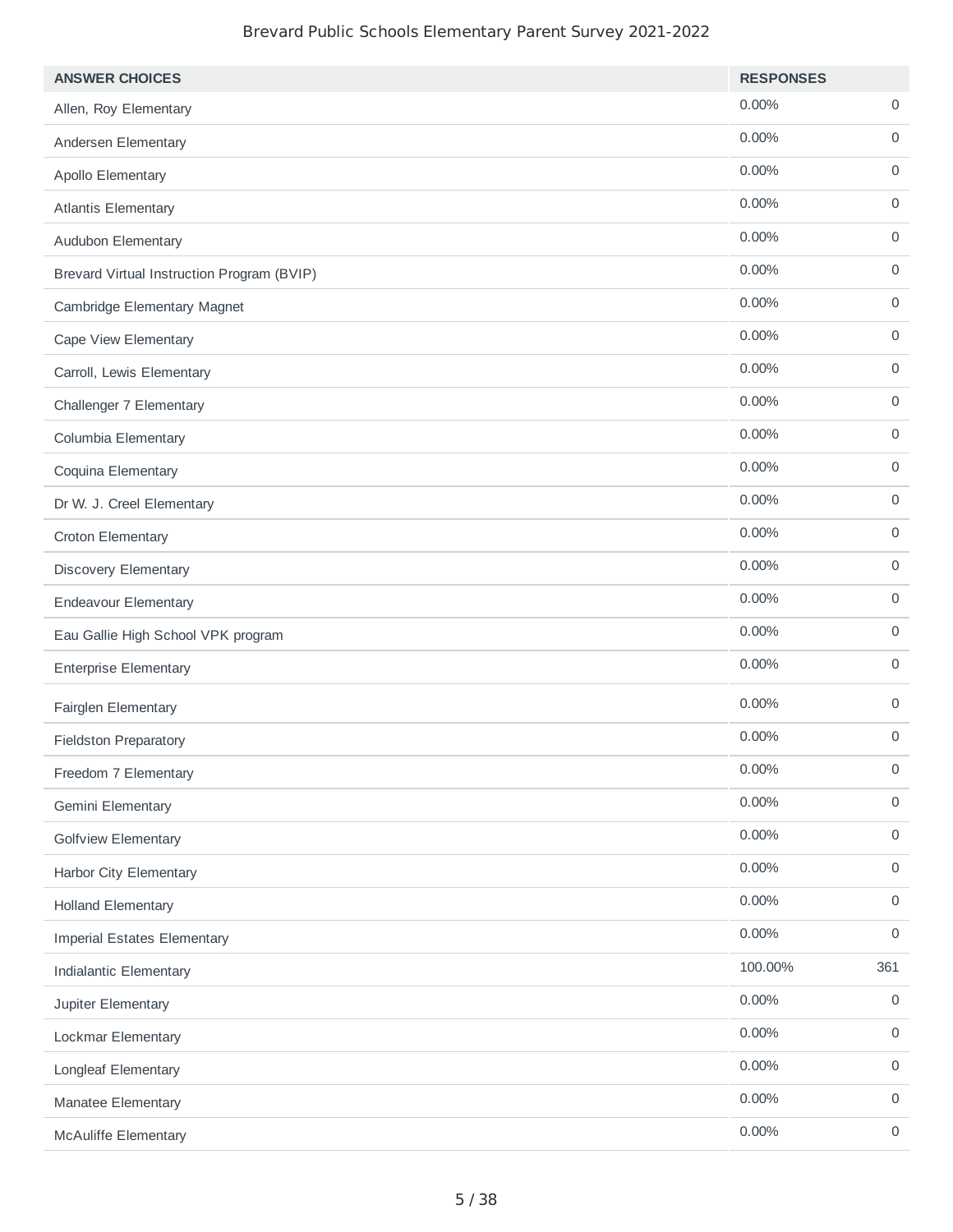| Meadowlane Intermediate Elementary                             | 0.00%    | 0                   |
|----------------------------------------------------------------|----------|---------------------|
| Meadowlane Primary Elementary                                  | 0.00%    | $\overline{0}$      |
| Merritt Island High School VPK program                         | 0.00%    | $\mathsf{O}$        |
| <b>MILA Elementary</b>                                         | 0.00%    | 0                   |
| Mims Elementary                                                | 0.00%    | $\mathsf{O}$        |
| Pathways at Gardendale (North/Central Area Alternative Center) | 0.00%    | 0                   |
| Oak Park Elementary                                            | 0.00%    | 0                   |
| Ocean Breeze Elementary                                        | 0.00%    | 0                   |
| Palm Bay Elementary                                            | 0.00%    | 0                   |
| Palm Bay High School VPK program                               | 0.00%    | $\mathbf 0$         |
| Pinewood Elementary                                            | 0.00%    | 0                   |
| Port Malabar Elementary                                        | 0.00%    | $\mathbf 0$         |
| Quest Elementary School                                        | 0.00%    | 0                   |
| Riverdale Country Day School                                   | 0.00%    | $\mathbf 0$         |
| Riviera Elementary                                             | 0.00%    | 0                   |
| Roosevelt Elementary                                           | 0.00%    | $\mathsf{O}$        |
| Sabal Elementary                                               | 0.00%    | 0                   |
| Satellite High School VPK program                              | 0.00%    | $\mathsf{O}$        |
| Saturn Elementary                                              | 0.00%    | $\mathsf{O}$        |
| Sea Park Elementary                                            | 0.00%    | $\mathsf{O}$        |
| Sherwood Elementary                                            | 0.00%    | 0                   |
| Pathways at Pine Grove (South Area Alternative Center)         | $0.00\%$ | 0                   |
| South Area Head Start                                          | 0.00%    | $\mathsf O$         |
| South Lake Elementary                                          | 0.00%    | $\mathsf O$         |
| <b>Stevenson Elementary</b>                                    | 0.00%    | $\mathsf O$         |
| Sunrise Elementary                                             | 0.00%    | $\mathbf 0$         |
| <b>Suntree Elementary</b>                                      | 0.00%    | $\mathbf 0$         |
| Surfside Elementary                                            | 0.00%    | $\mathsf O$         |
| <b>Tropical Elementary</b>                                     | $0.00\%$ | $\mathbf 0$         |
| <b>Turner Elementary</b>                                       | 0.00%    | $\mathsf O$         |
| University Park Elementary                                     | 0.00%    | $\mathbf 0$         |
| Viera High School VPK program                                  | 0.00%    | 0                   |
| Viera Elementary                                               | 0.00%    | $\mathsf{O}\xspace$ |
| West Melbourne Elementary School for Science                   | 0.00%    | $\mathsf{O}$        |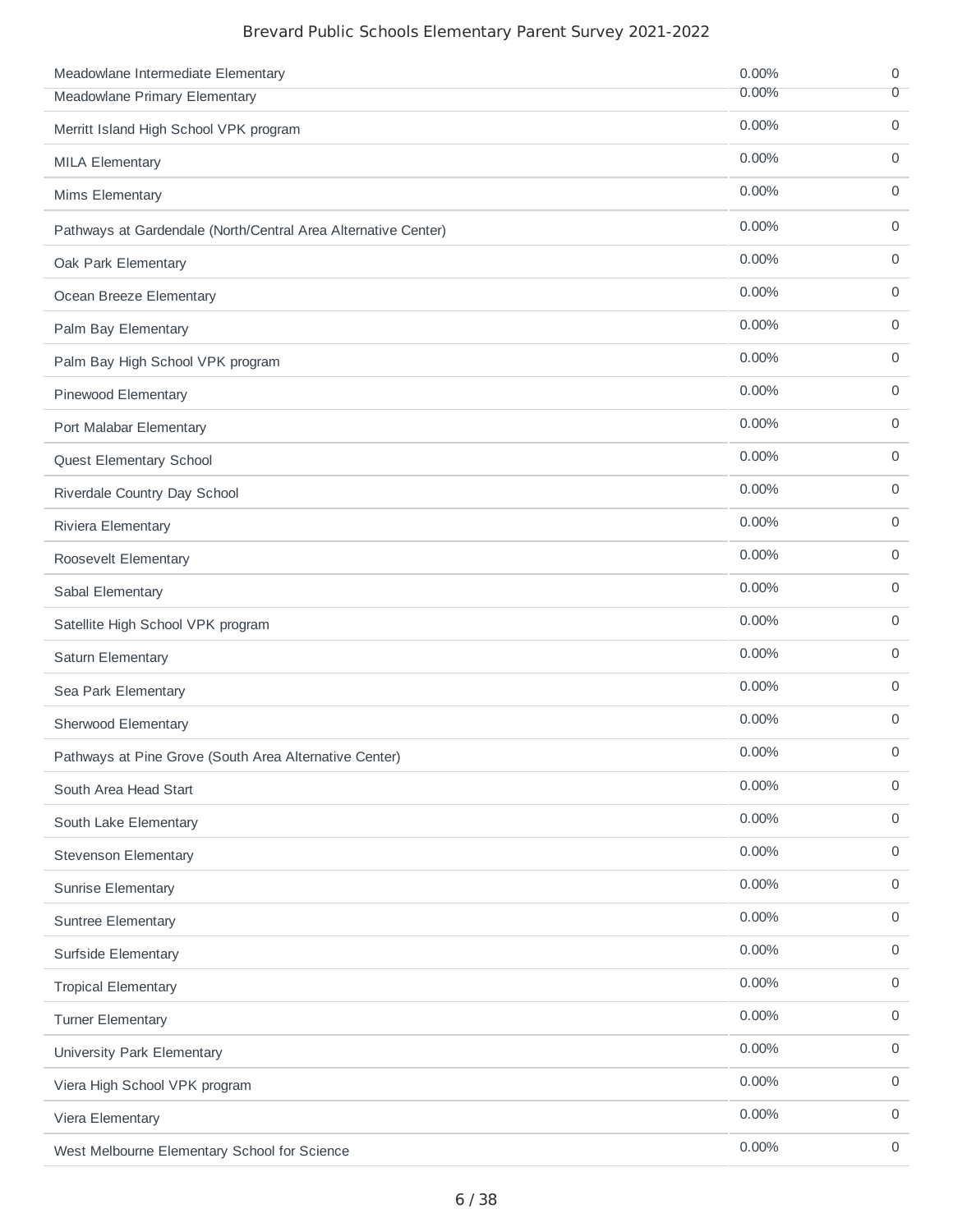| <b>Westside Elementary</b> | $0.00\%$ |     |
|----------------------------|----------|-----|
| Williams Elementary        | $0.00\%$ |     |
| <b>TOTAL</b>               |          | 361 |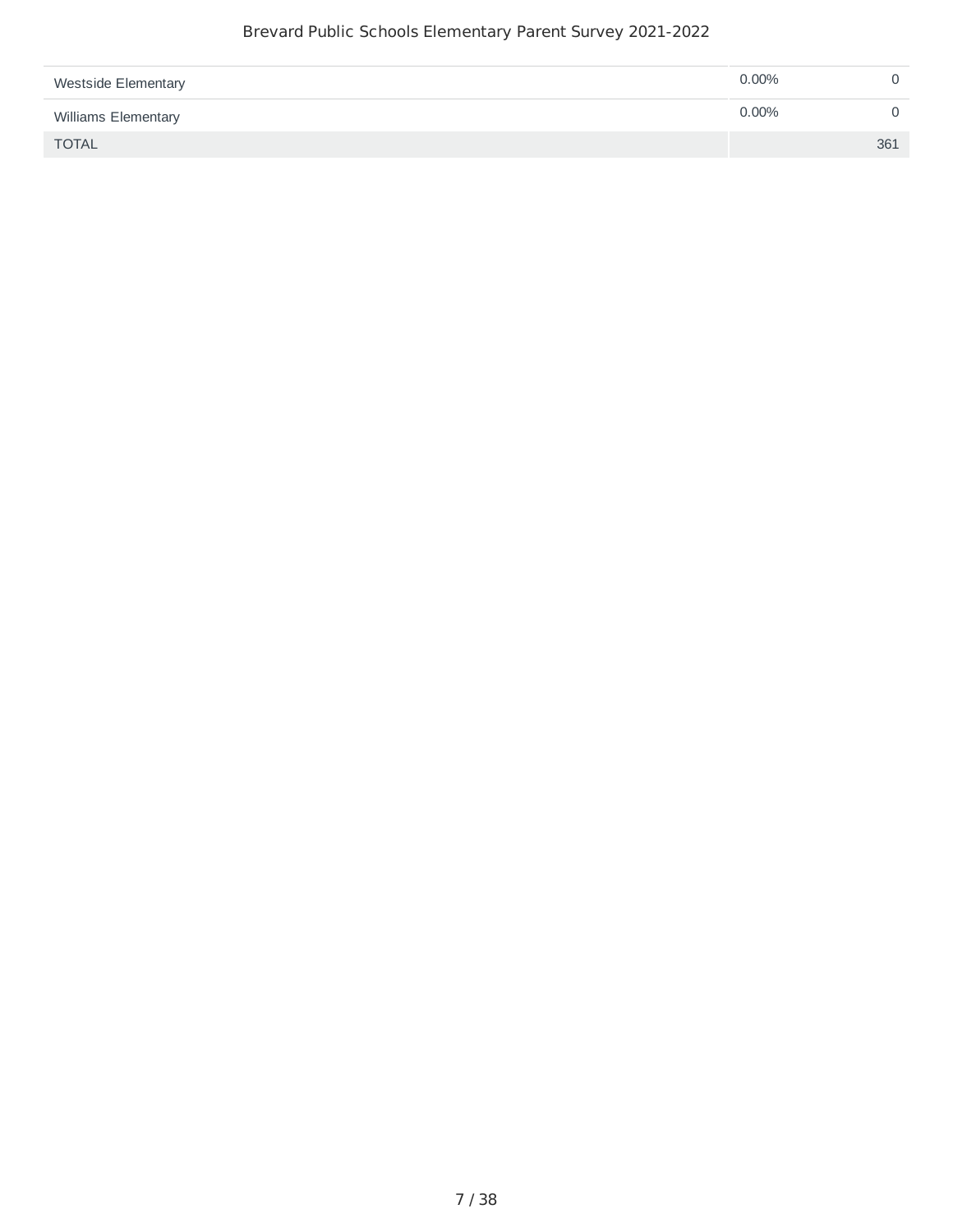

|                           | $\mathbf 5$ |     |     |     |     |     |     |                  |     |      |  |                     |
|---------------------------|-------------|-----|-----|-----|-----|-----|-----|------------------|-----|------|--|---------------------|
|                           | $\,$ 6      |     |     |     |     |     |     |                  |     |      |  |                     |
|                           | $0\%$       | 10% | 20% | 30% | 40% | 50% | 60% | 80%<br>70%       | 90% | 100% |  |                     |
| <b>ANSWER CHOICES</b>     |             |     |     |     |     |     |     | <b>RESPONSES</b> |     |      |  |                     |
| PreK                      |             |     |     |     |     |     |     | 0.83%            |     |      |  | 3                   |
| K                         |             |     |     |     |     |     |     | 18.56%           |     |      |  | 67                  |
| $TK-1$                    |             |     |     |     |     |     |     | 0.00%            |     |      |  | $\mathsf{O}\xspace$ |
| $\mathbf 1$               |             |     |     |     |     |     |     | 25.21%           |     |      |  | 91                  |
| $\overline{c}$            |             |     |     |     |     |     |     | 15.79%           |     |      |  | 57                  |
| $\ensuremath{\mathsf{3}}$ |             |     |     |     |     |     |     | 18.01%           |     |      |  | 65                  |
| $\sqrt{4}$                |             |     |     |     |     |     |     | 18.01%           |     |      |  | 65                  |
| $\mathbf 5$               |             |     |     |     |     |     |     | 16.62%           |     |      |  | 60                  |
| $\,6\,$                   |             |     |     |     |     |     |     | 16.62%           |     |      |  | 60                  |
| Total Respondents: 361    |             |     |     |     |     |     |     |                  |     |      |  |                     |
|                           |             |     |     |     |     |     |     |                  |     |      |  |                     |

## Q2 What is your child's current grade level?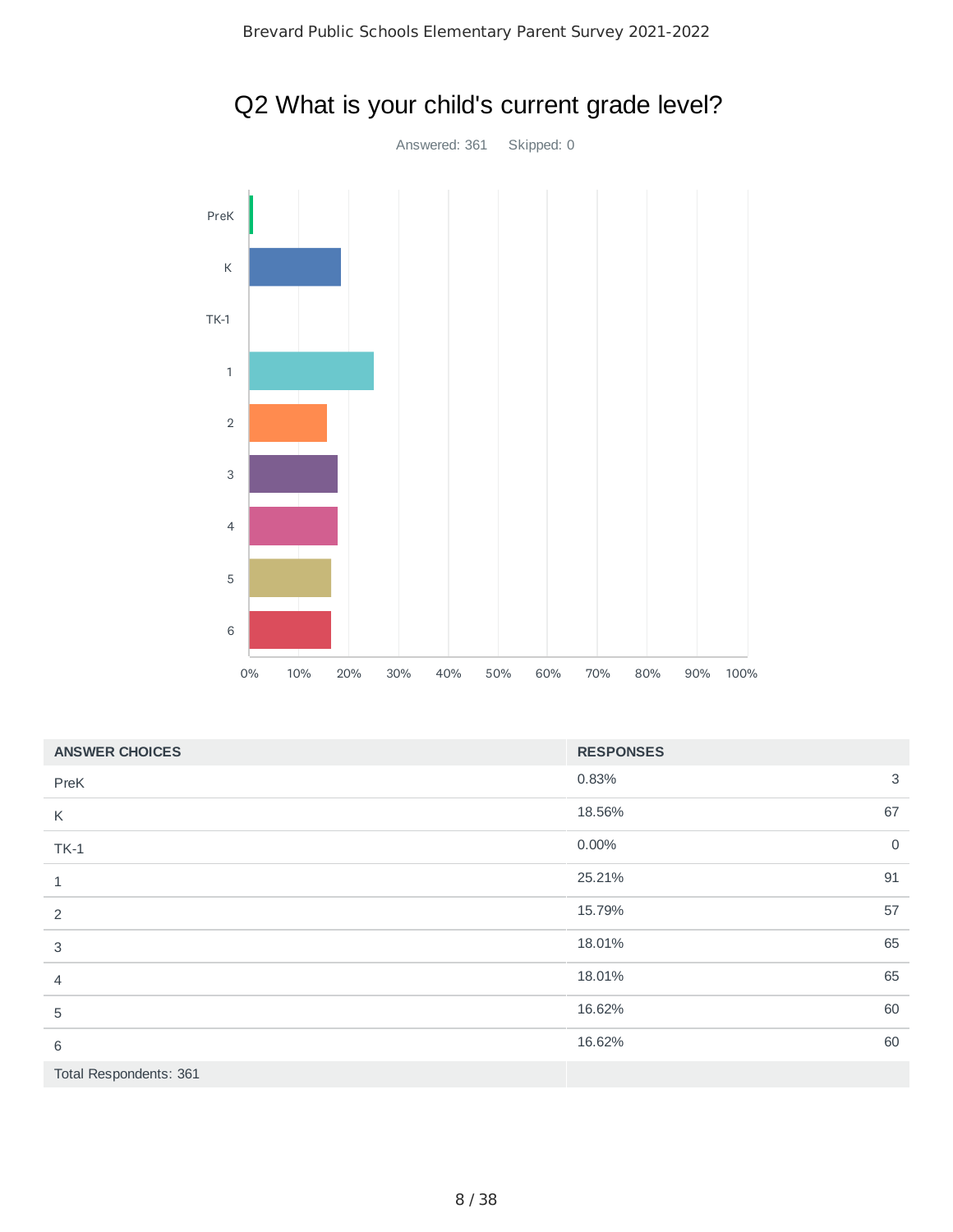## Q3 What is the best way for us to get you important information regarding school events and/or your child's progress? (check all that apply)

Answered: 360 Skipped: 1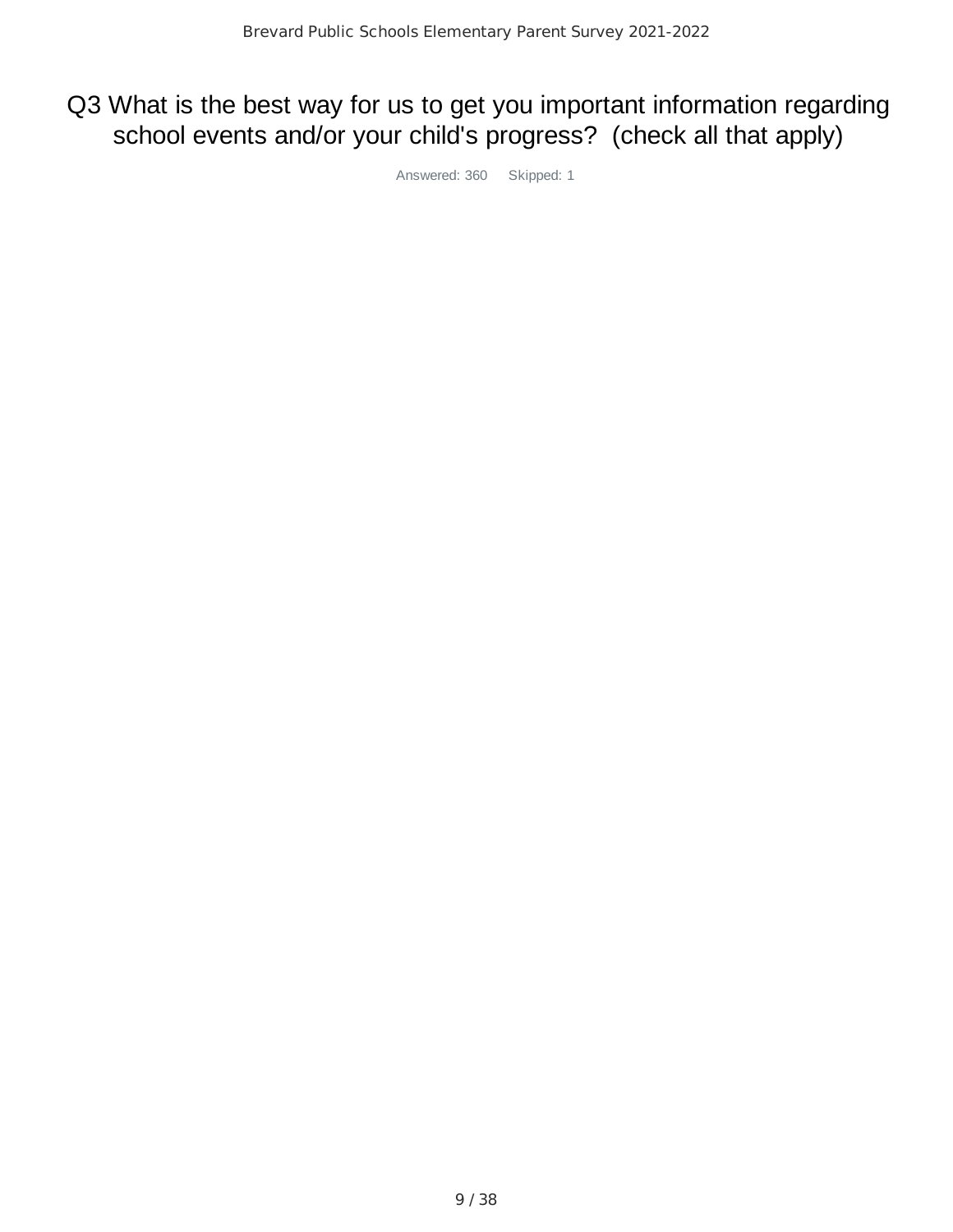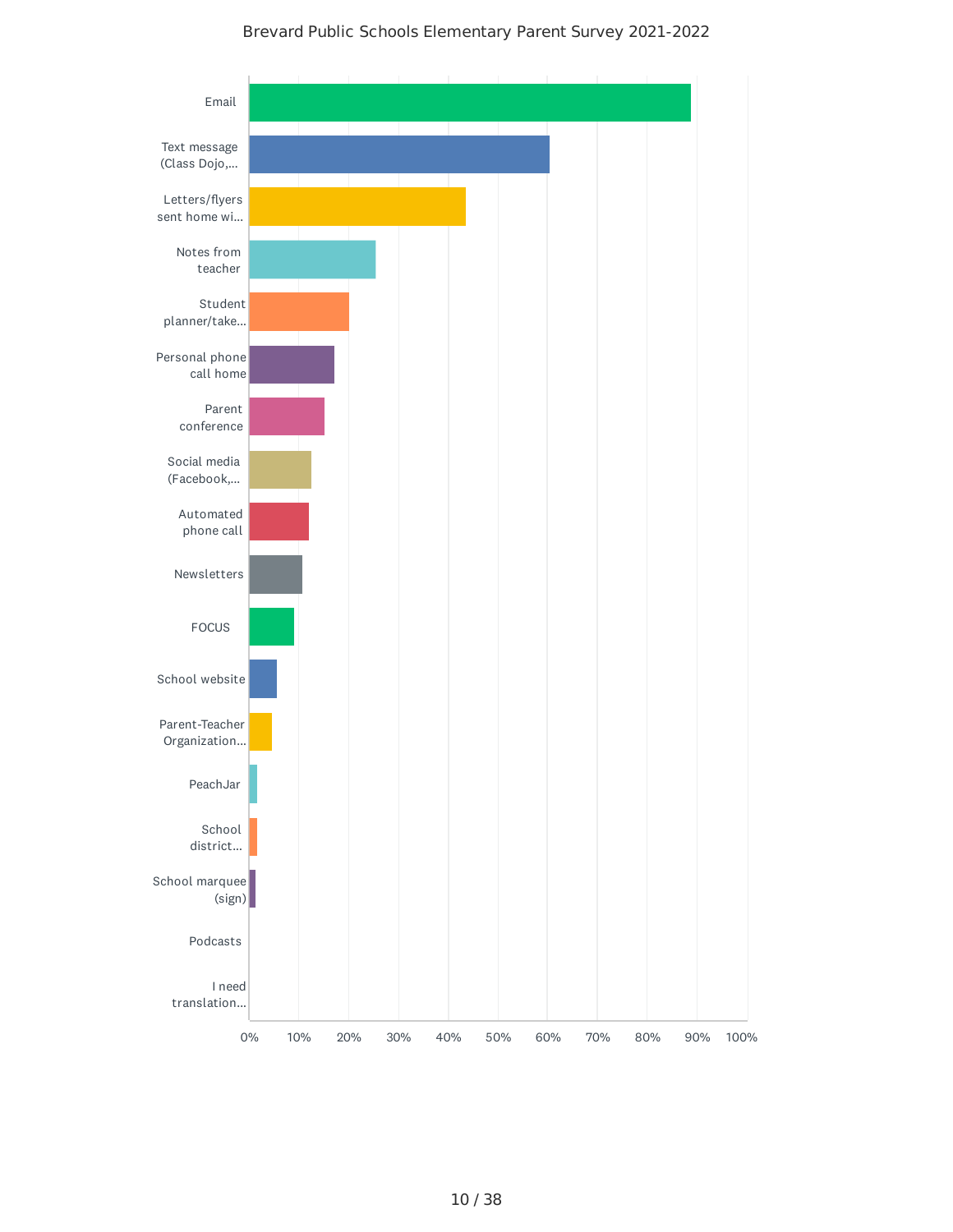| <b>ANSWER CHOICES</b>                  | <b>RESPONSES</b> |                |
|----------------------------------------|------------------|----------------|
| Email                                  | 88.89%           | 320            |
| Text message (Class Dojo, Remind)      | 60.56%           | 218            |
| Letters/flyers sent home with students | 43.61%           | 157            |
| Notes from teacher                     | 25.56%           | 92             |
| Student planner/take-home folder       | 20.28%           | 73             |
| Personal phone call home               | 17.22%           | 62             |
| Parent conference                      | 15.28%           | 55             |
| Social media (Facebook, Twitter)       | 12.50%           | 45             |
| Automated phone call                   | 12.22%           | 44             |
| Newsletters                            | 10.83%           | 39             |
| <b>FOCUS</b>                           | 9.17%            | 33             |
| School website                         | 5.83%            | 21             |
| Parent-Teacher Organization (PTO/PTA)  | 4.72%            | 17             |
| PeachJar                               | 1.67%            | 6              |
| School district website                | 1.67%            | 6              |
| School marquee (sign)                  | 1.39%            | 5              |
| Podcasts                               | 0.00%            | $\mathbf 0$    |
| I need translation assistance          | 0.00%            | $\overline{0}$ |
| Total Respondents: 360                 |                  |                |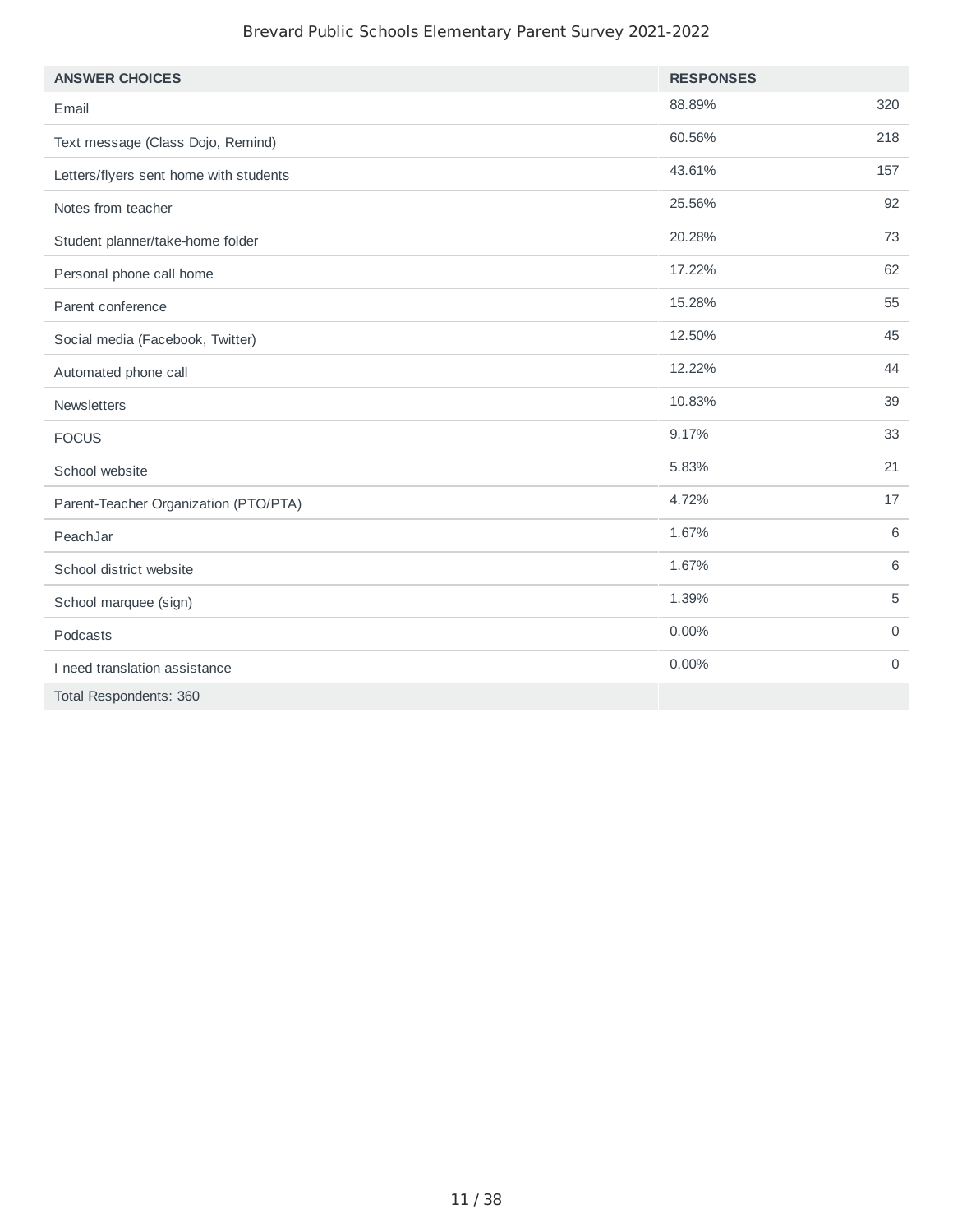### Q4 How do you receive interim reports and report cards?



| <b>ANSWER CHOICES</b>                | <b>RESPONSES</b> |                |
|--------------------------------------|------------------|----------------|
| paper copies sent home by the school | 92.92%           | 315            |
| <b>FOCUS</b>                         | 30.97%           | 105            |
| Comments:                            | 2.06%            | $\overline{7}$ |
| I do not receive them                | 1.18%            | 4              |
| my child's school is paperless       | 0.59%            | $\mathcal{P}$  |
| Total Respondents: 339               |                  |                |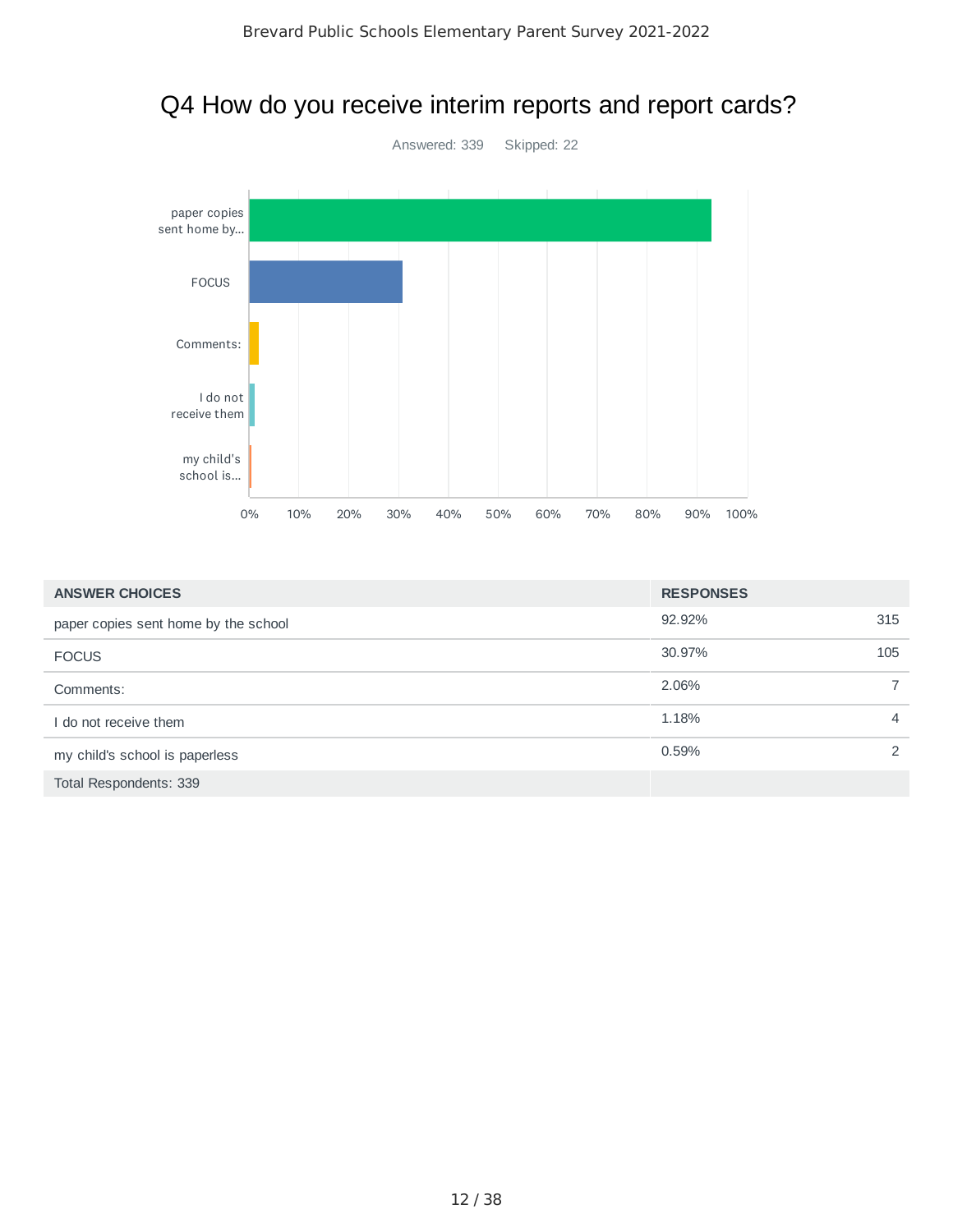## Q5 Do you feel welcome at your child's school?



| <b>ANSWER CHOICES</b> | <b>RESPONSES</b> |     |
|-----------------------|------------------|-----|
| Yes                   | 79.88%           | 266 |
| <b>No</b>             | 20.12%           | 67  |
| <b>TOTAL</b>          |                  | 333 |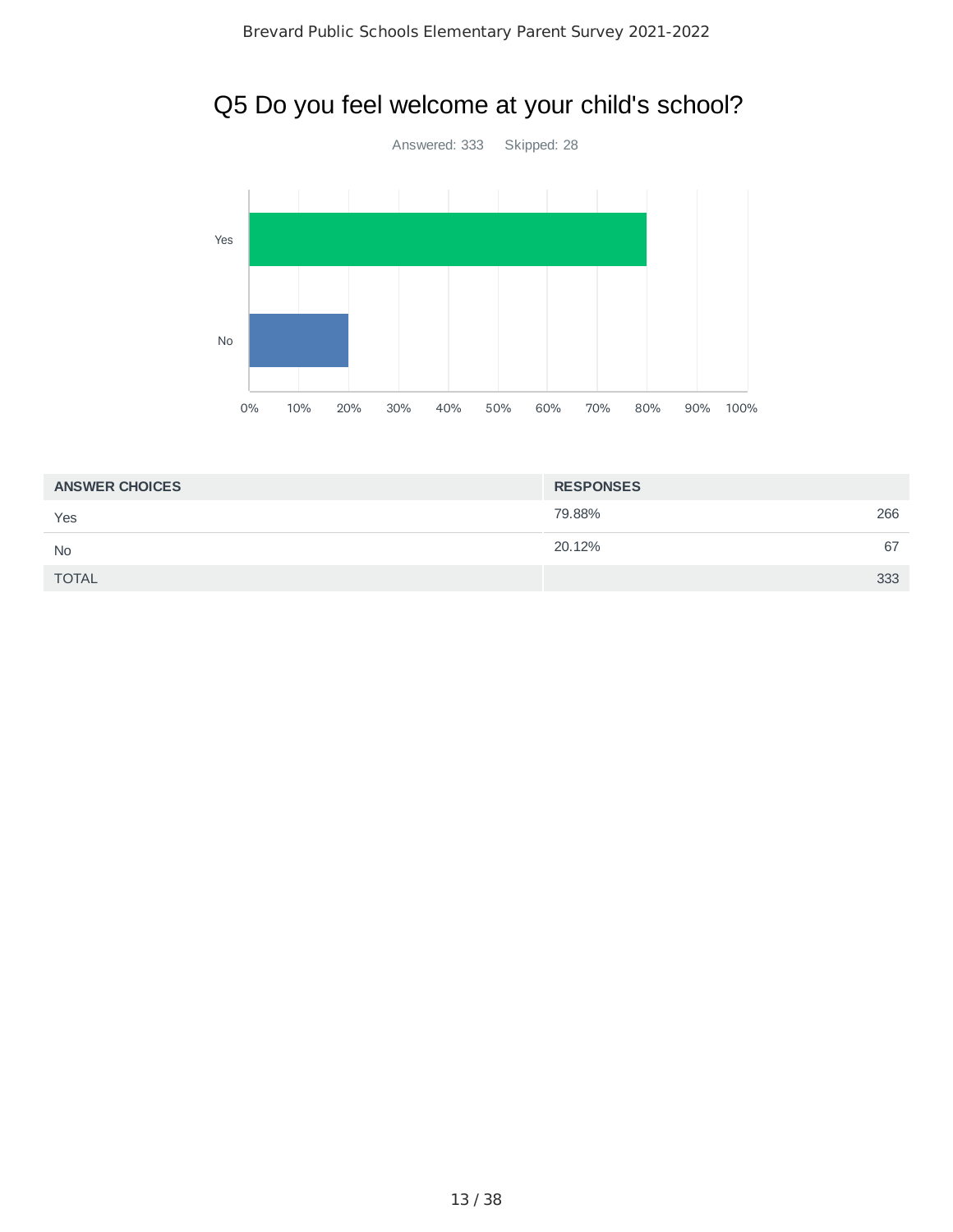## Q6 The office staff at my school is polite and is helpful in answering my questions or concerns.



| <b>ANSWER CHOICES</b> | <b>RESPONSES</b> |     |
|-----------------------|------------------|-----|
| Always                | 79.82%           | 269 |
| Sometimes             | 10.68%           | 36  |
| Comments:             | 8.61%            | 29  |
| Never                 | 0.89%            | 3   |
| <b>TOTAL</b>          |                  | 337 |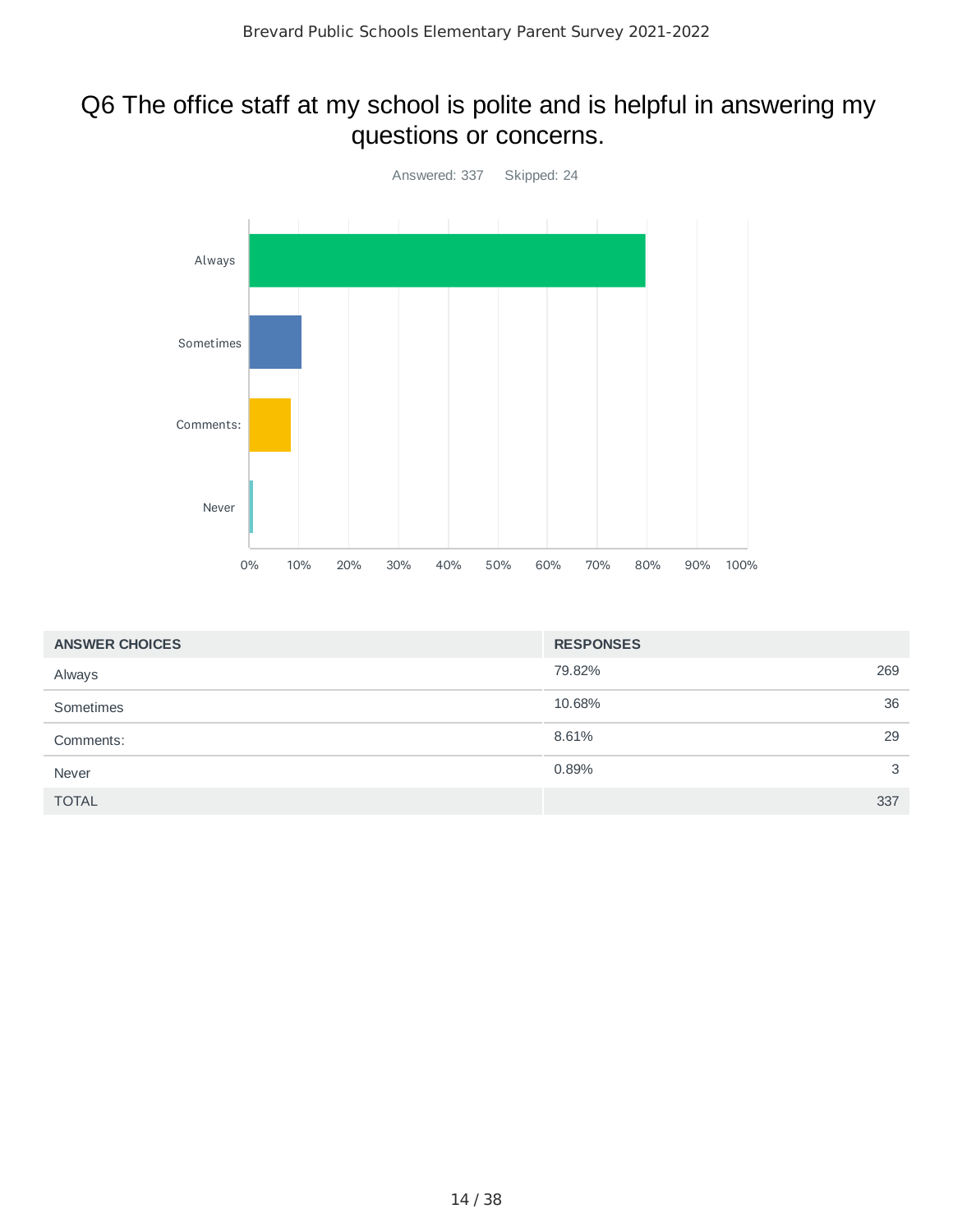### Q7 Following this year's health and safety protocols, how often did you attend a parent meeting or event at your child's school that supported your child's academic success?



| <b>ANSWER CHOICES</b>  | <b>RESPONSES</b> |     |
|------------------------|------------------|-----|
| Once or twice a year   | 46.88%           | 158 |
| Never                  | 33.53%           | 113 |
| Other (please specify) | 16.91%           | 57  |
| Monthly                | 2.67%            | 9   |
| <b>TOTAL</b>           |                  | 337 |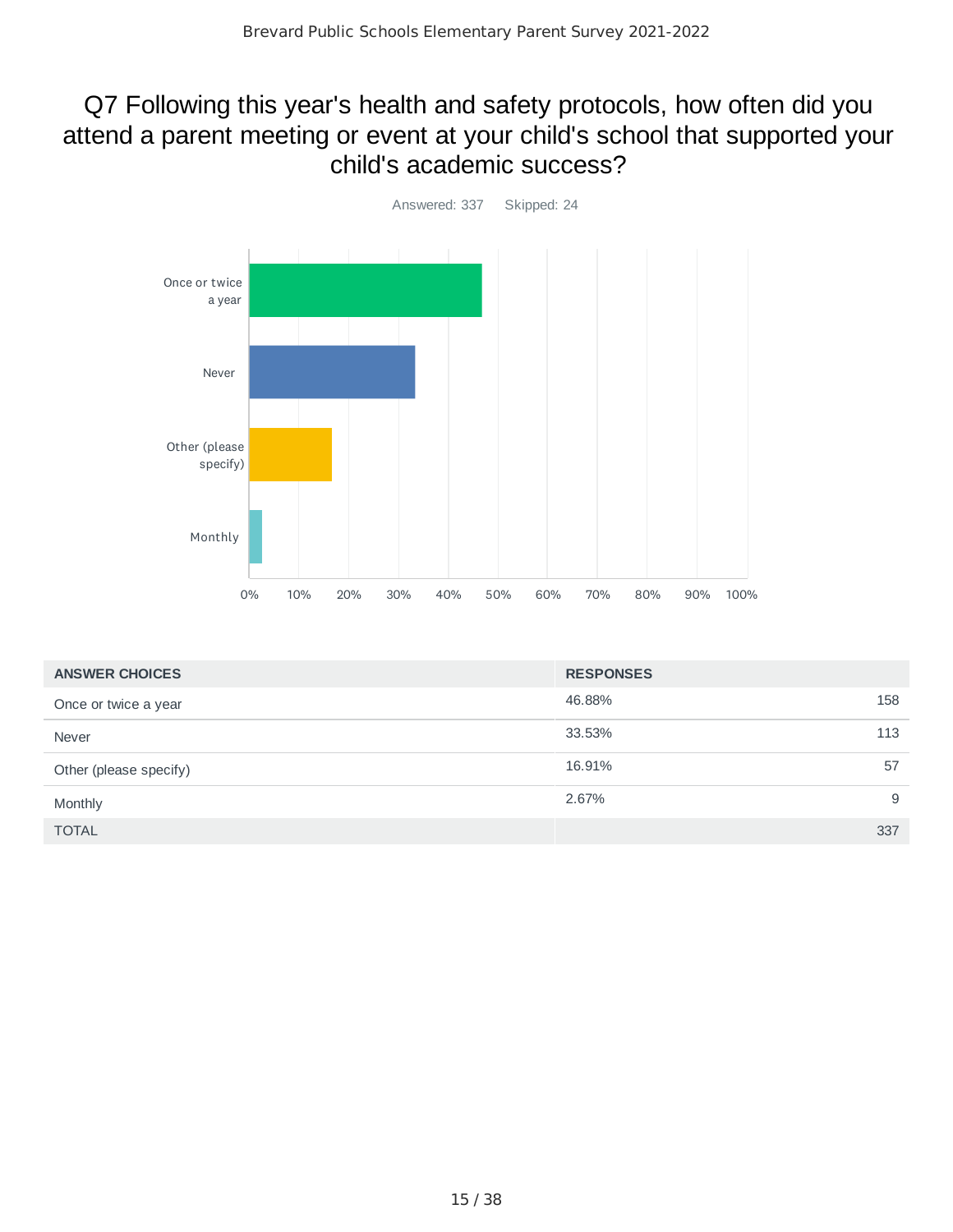## Q8 When is the best time for you to attend a school event for families?



| <b>ANSWER CHOICES</b>             | <b>RESPONSES</b> |     |
|-----------------------------------|------------------|-----|
| Evenings (M-F)                    | 73.21%           | 246 |
| Immediately after school (M-F)    | 34.23%           | 115 |
| During school, before lunch (M-F) | 21.43%           | 72  |
| During school, after lunch (M-F)  | 17.56%           | 59  |
| Before school (M-F)               | 16.07%           | 54  |
| Saturday                          | 15.18%           | 51  |
| Total Respondents: 336            |                  |     |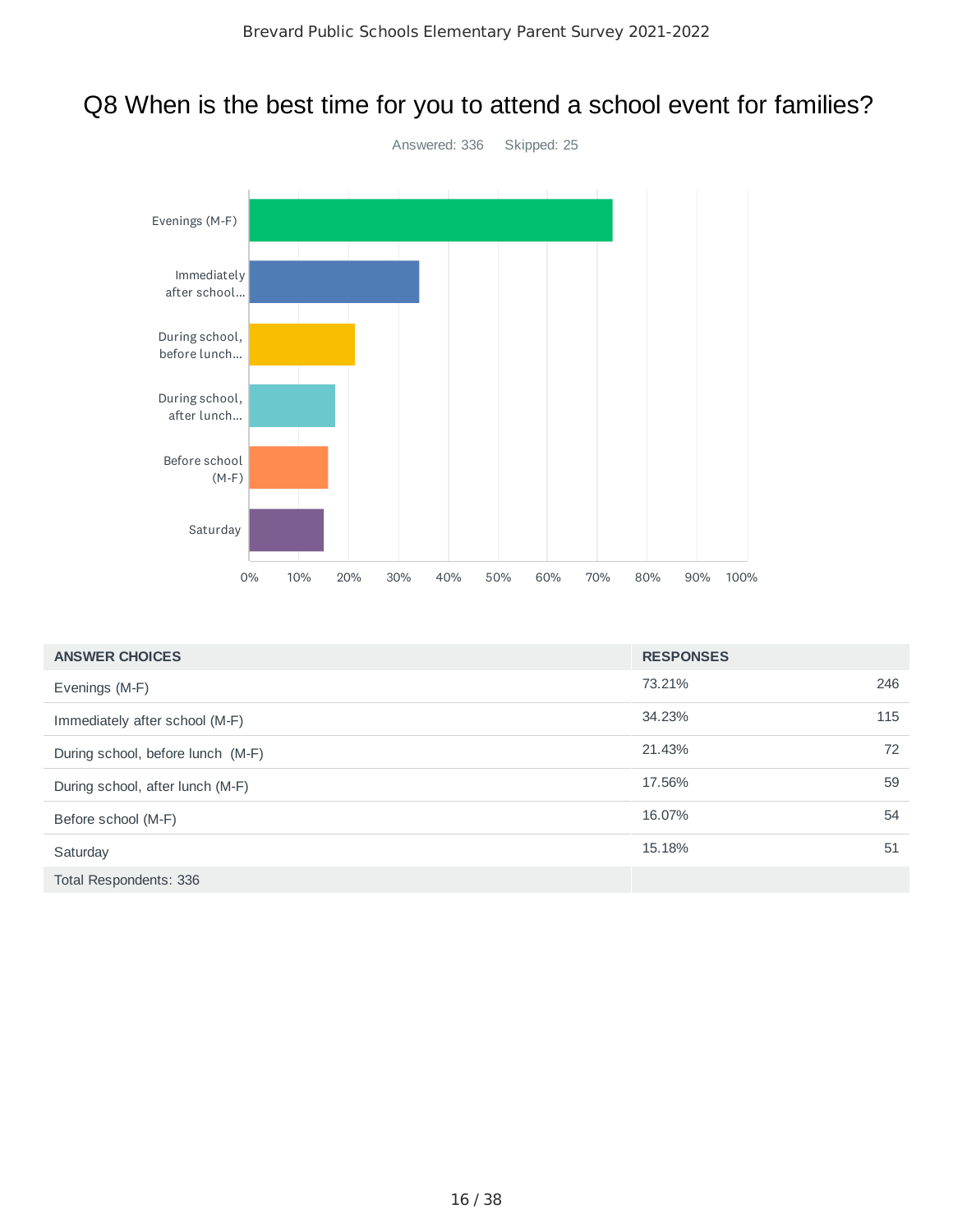## Q9 If you were unable to attend informational meetings or academic events, please share why. (Check all that apply)

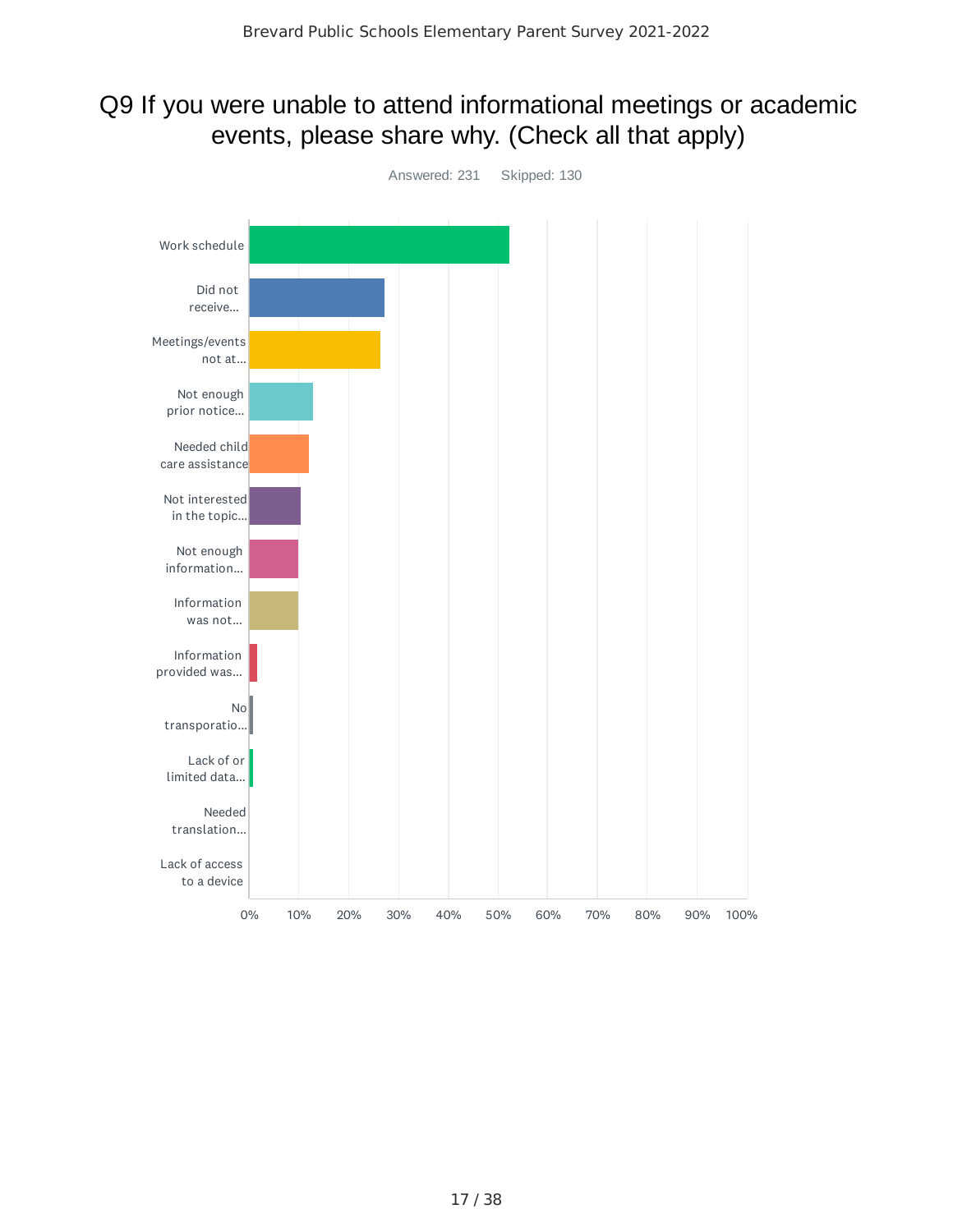| <b>ANSWER CHOICES</b>                             | <b>RESPONSES</b> |                |
|---------------------------------------------------|------------------|----------------|
| Work schedule                                     | 52.38%           | 121            |
| Did not receive information about meetings/events | 27.27%           | 63             |
| Meetings/events not at convenient times           | 26.41%           | 61             |
| Not enough prior notice provided                  | 12.99%           | 30             |
| Needed child care assistance                      | 12.12%           | 28             |
| Not interested in the topics presented            | 10.39%           | 24             |
| Not enough information provided                   | 9.96%            | 23             |
| Information was not relevant to me/my child       | 9.96%            | 23             |
| Information provided was difficult to understand  | 1.73%            | 4              |
| No transporation to get to meetings/events        | 0.87%            | $\overline{2}$ |
| Lack of or limited data plan                      | 0.87%            | 2              |
| Needed translation services                       | 0.00%            | $\mathbf 0$    |
| Lack of access to a device                        | 0.00%            | $\Omega$       |
| Total Respondents: 231                            |                  |                |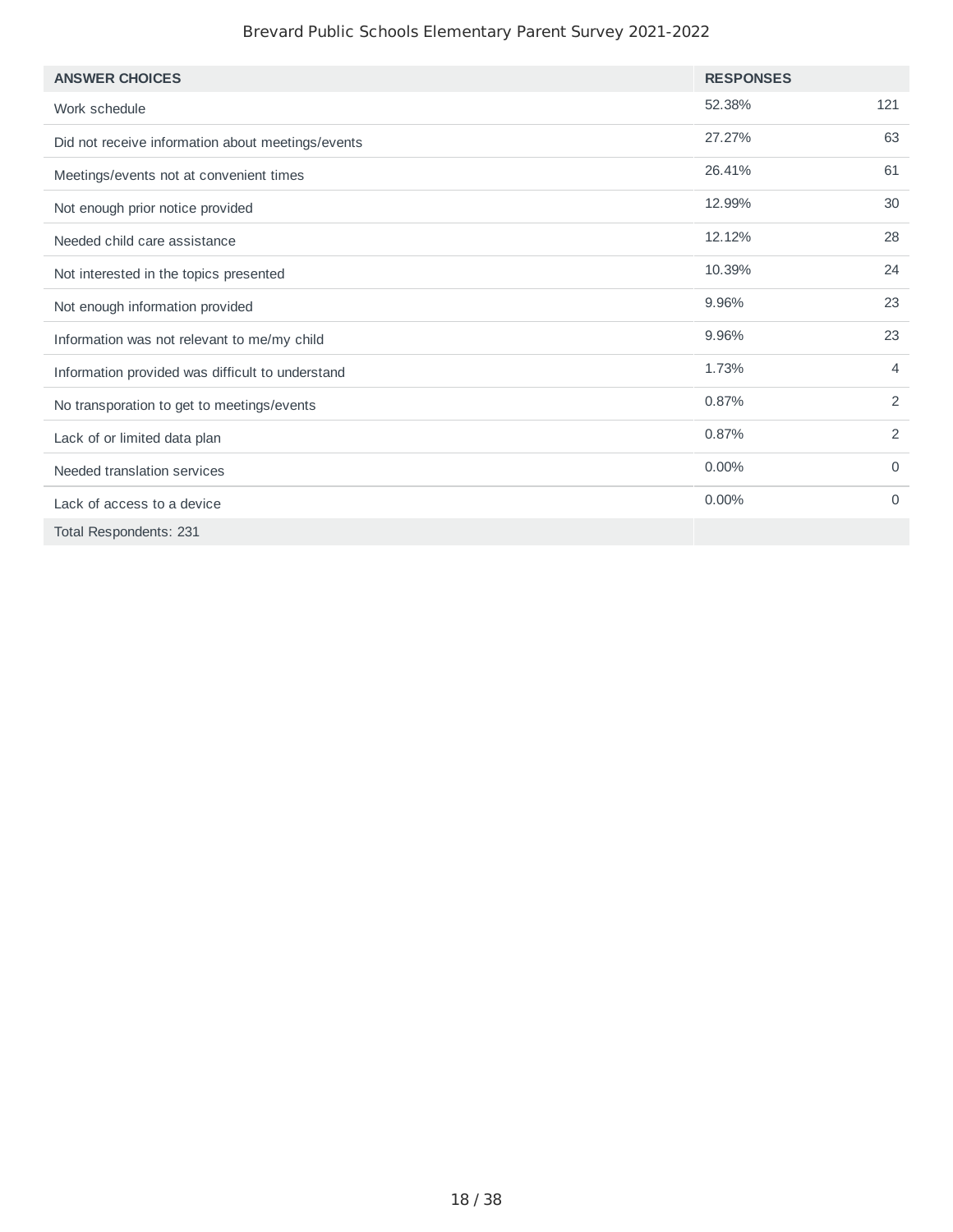## Q10 Which of the following informational meetings and activities would you participate in or attend?

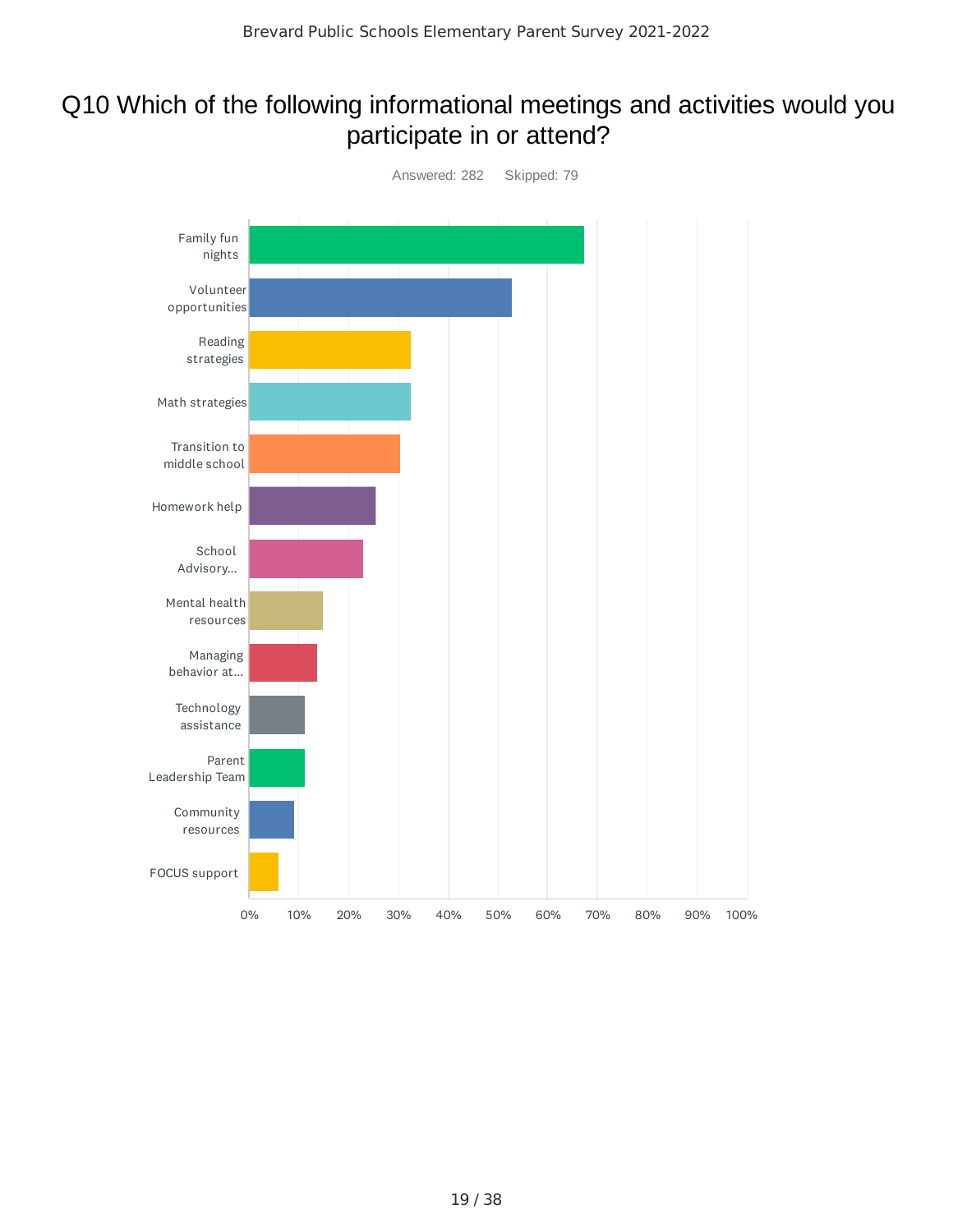| <b>ANSWER CHOICES</b>                                                  | <b>RESPONSES</b> |     |
|------------------------------------------------------------------------|------------------|-----|
| Family fun nights                                                      | 67.38%           | 190 |
| Volunteer opportunities                                                | 52.84%           | 149 |
| Reading strategies                                                     | 32.62%           | 92  |
| Math strategies                                                        | 32.62%           | 92  |
| Transition to middle school                                            | 30.50%           | 86  |
| Homework help                                                          | 25.53%           | 72  |
| School Advisory Council (SAC) or Parent-Teacher Organization (PTO/PTA) | 23.05%           | 65  |
| Mental health resources                                                | 14.89%           | 42  |
| Managing behavior at home                                              | 13.83%           | 39  |
| Technology assistance                                                  | 11.35%           | 32  |
| Parent Leadership Team                                                 | 11.35%           | 32  |
| Community resources                                                    | 9.22%            | 26  |
| FOCUS support                                                          | 6.03%            | 17  |
| Total Respondents: 282                                                 |                  |     |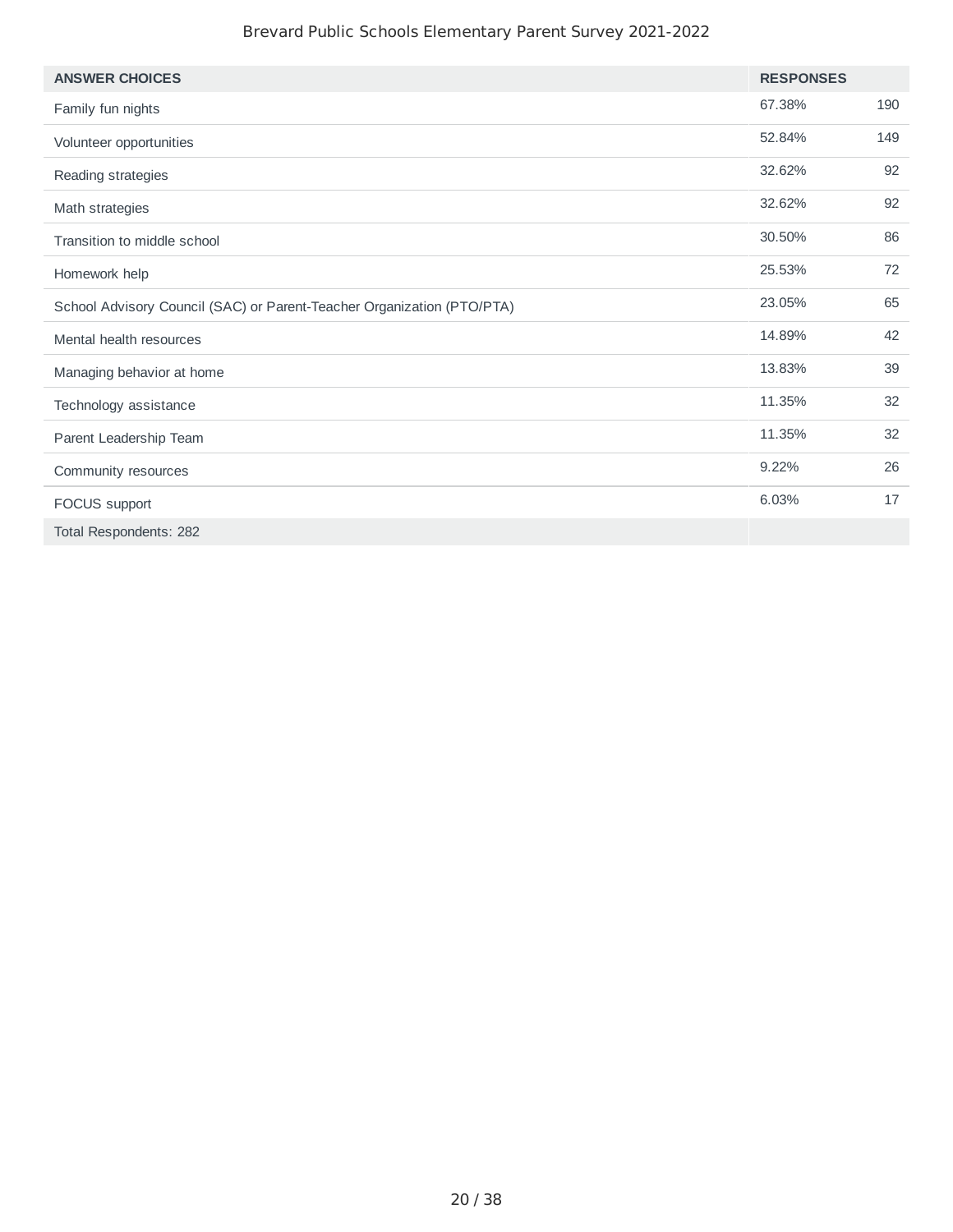### Q11 In what ways can family engagement be strengthened at your child's school?

Answered: 144 Skipped: 217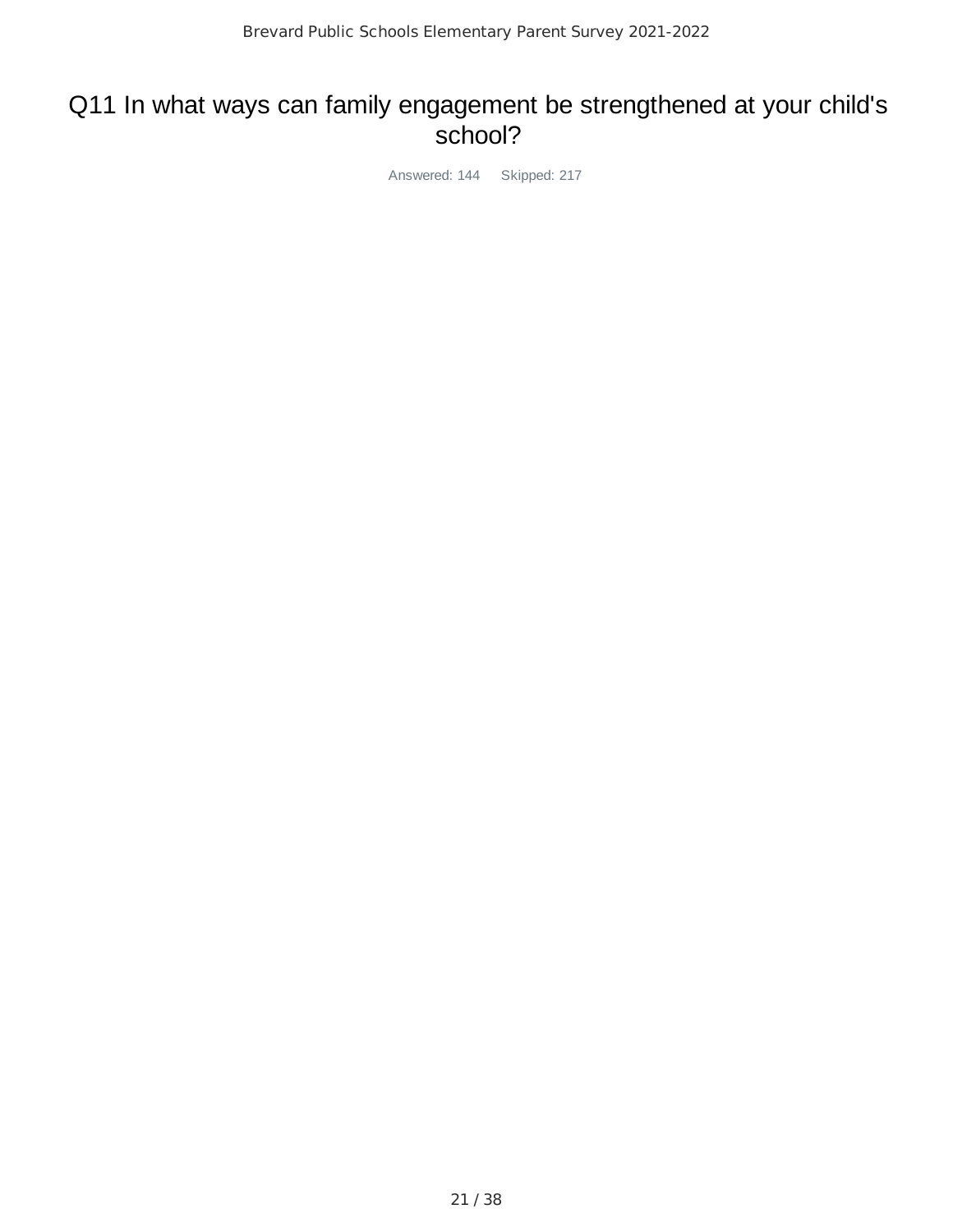### Q12 What types of family engagement resources would you use if they were provided at your school?



| <b>ANSWER CHOICES</b>                                                | <b>RESPONSES</b> |     |
|----------------------------------------------------------------------|------------------|-----|
| Academic support materials for families to use at home               | 74.44%           | 166 |
| Technology resources to support learning at home                     | 46.19%           | 103 |
| Trainings on how to participate in school decision-making committees | 24.66%           | 55  |
| Workshops on how to manage behaviors at home                         | 24.22%           | 54  |
| Workshops on mental health resources                                 | 18.83%           | 42  |
| Total Respondents: 223                                               |                  |     |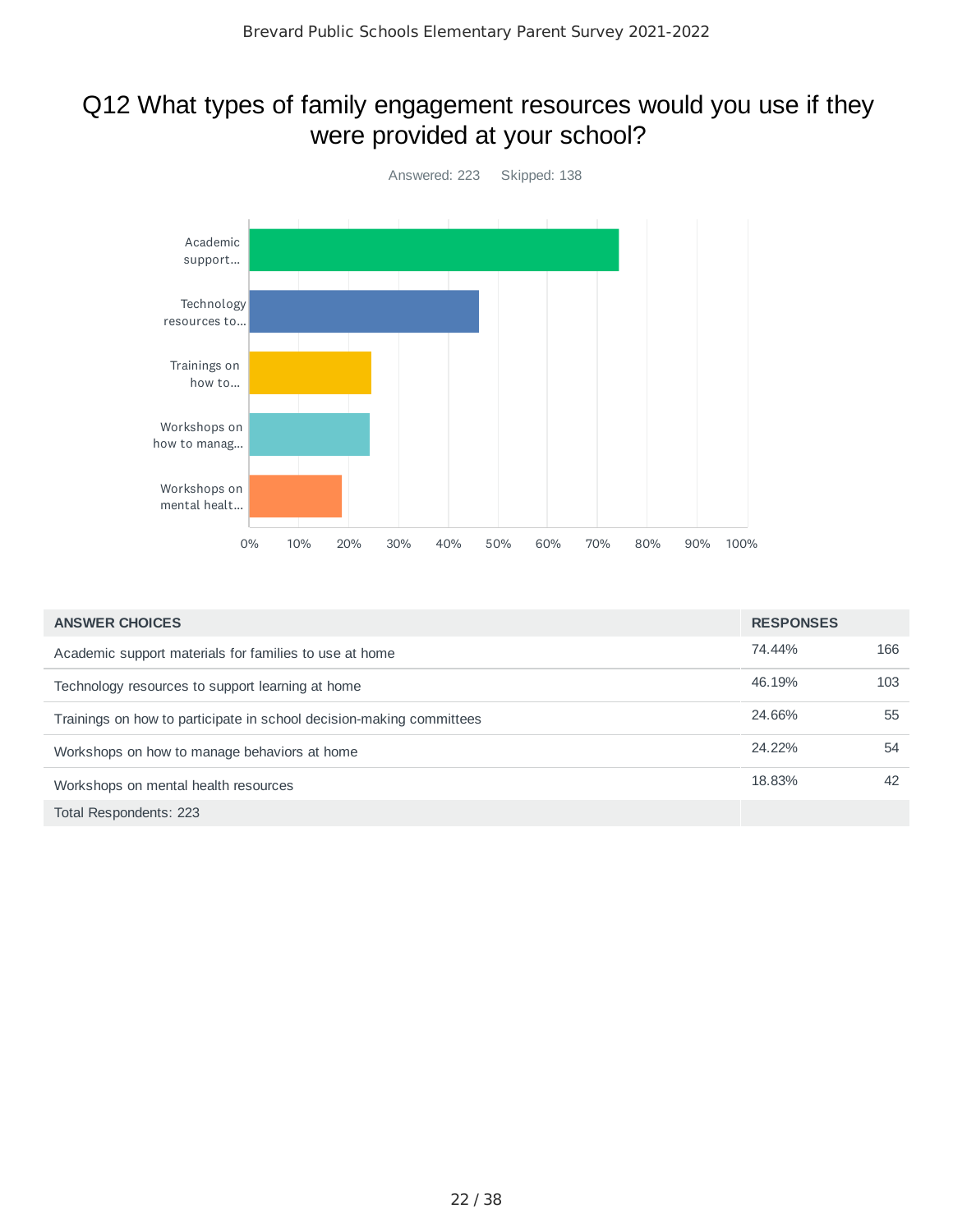## Q13 How often do you communicate with your child's teachers?



| <b>ANSWER CHOICES</b> | <b>RESPONSES</b> |                |
|-----------------------|------------------|----------------|
| Weekly                | 40.61%           | 119            |
| Monthly               | 36.52%           | 107            |
| Once or twice a year  | 18.43%           | 54             |
| Daily                 | 3.07%            | 9              |
| Never                 | 1.37%            | $\overline{4}$ |
| <b>TOTAL</b>          |                  | 293            |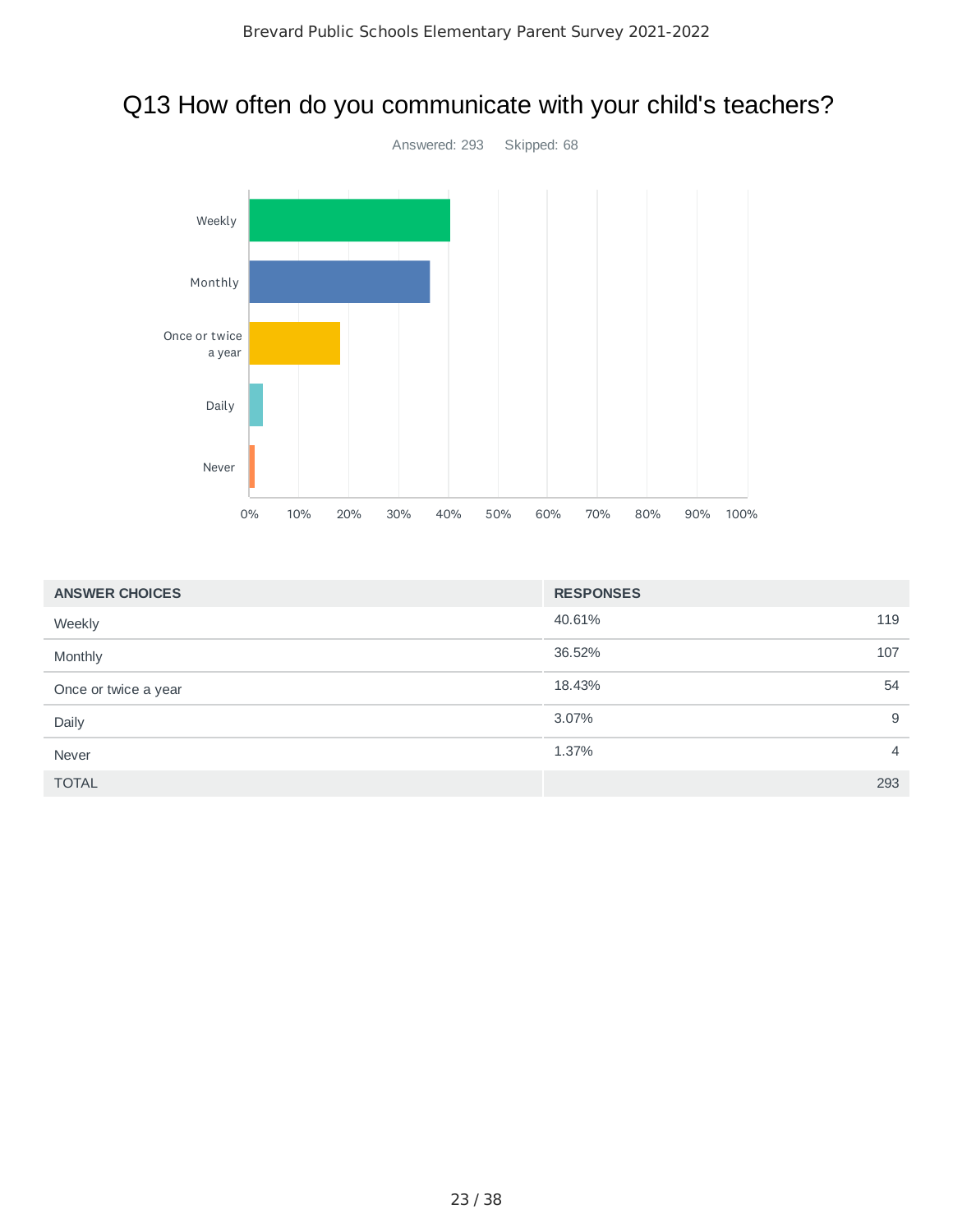## Q14 How often does your child's teacher communicate with you about your child's progress?



| <b>ANSWER CHOICES</b> | <b>RESPONSES</b> |     |
|-----------------------|------------------|-----|
| Weekly                | 35.38%           | 98  |
| Monthly               | 34.66%           | 96  |
| Once or twice a year  | 21.66%           | 60  |
| Never                 | 5.42%            | 15  |
| Daily                 | 2.89%            | 8   |
| <b>TOTAL</b>          |                  | 277 |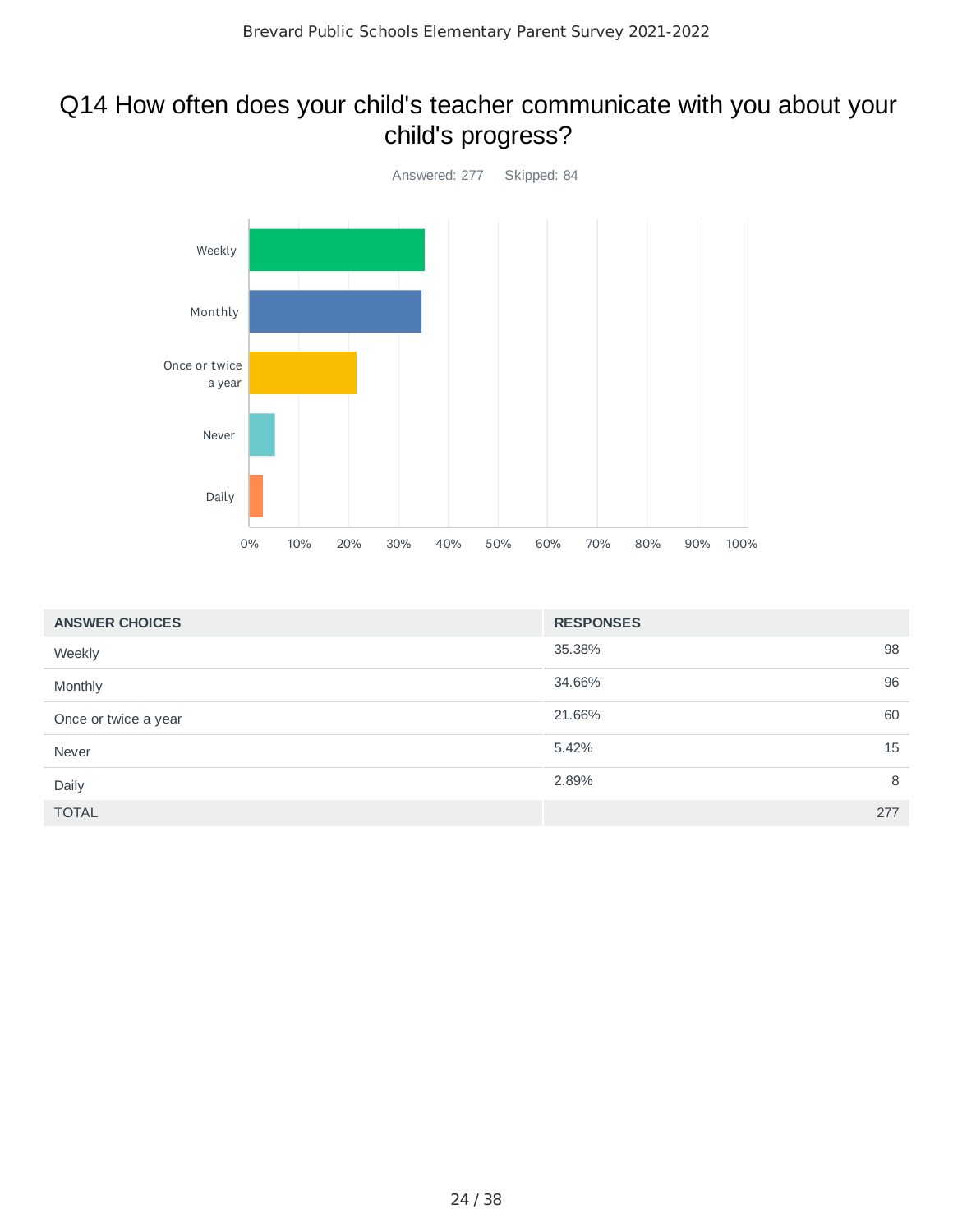## Q15 Are you satisfied with the relationship and communication you currently have with your child's principal?



| <b>ANSWER CHOICES</b>  | <b>RESPONSES</b> |    |
|------------------------|------------------|----|
| Yes                    | 92.17%<br>259    |    |
| <b>No</b>              | 8.19%            | 23 |
| Total Respondents: 281 |                  |    |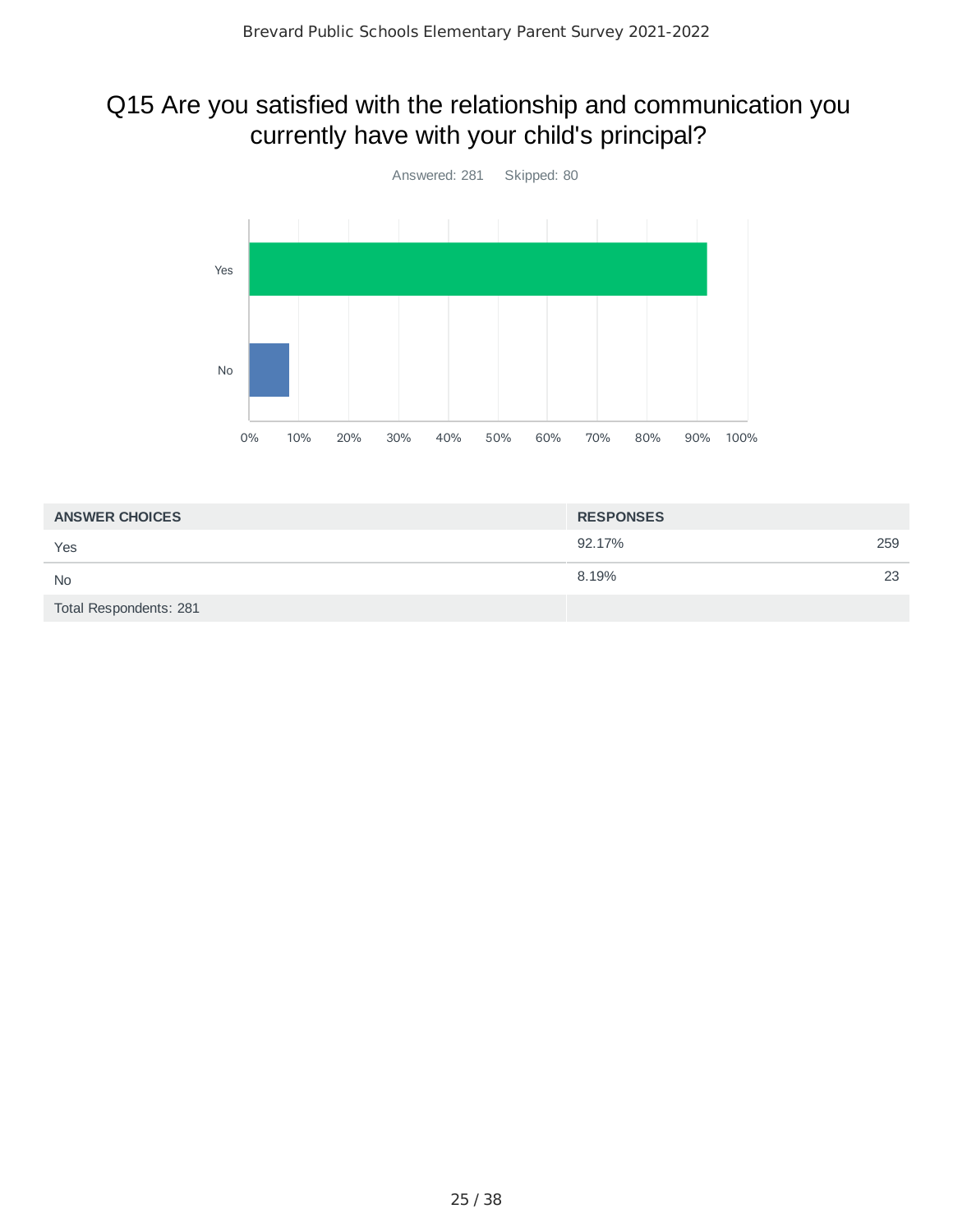## Q16 How many times per month do you access your child's grades and attendance information through FOCUS?



| <b>ANSWER CHOICES</b> | <b>RESPONSES</b> |     |
|-----------------------|------------------|-----|
| $1 - 5$               | 41.05%           | 117 |
| Never                 | 38.95%           | 111 |
| 10 or more            | 11.23%           | 32  |
| $6-9$                 | 8.77%            | 25  |
| <b>TOTAL</b>          |                  | 285 |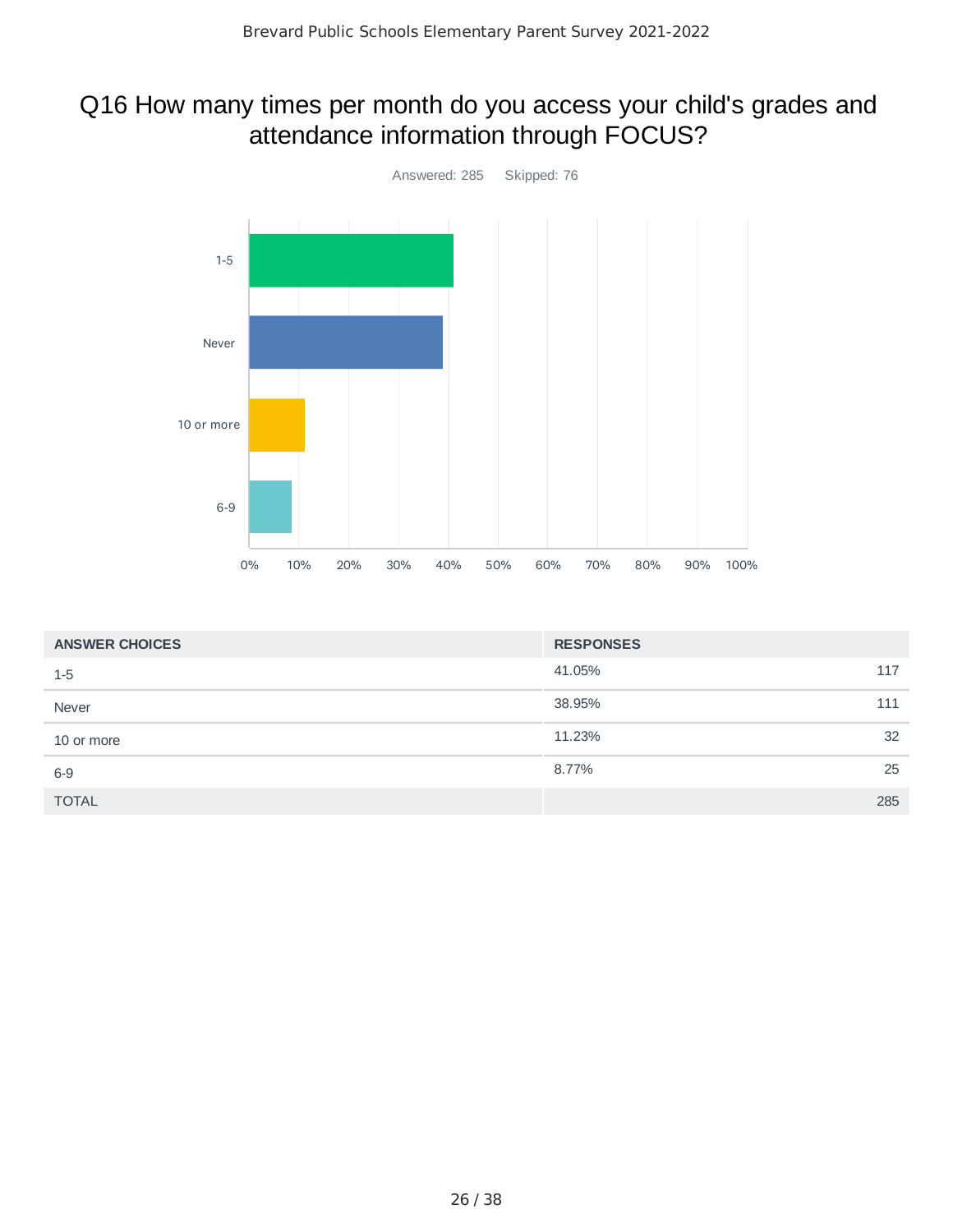## Q17 How often does your child's school or teachers provide you with information about ways you can help your child's learning at home?



| <b>ANSWER CHOICES</b> | <b>RESPONSES</b> |     |
|-----------------------|------------------|-----|
| Sometimes             | 46.88%           | 135 |
| Often                 | 34.72%           | 100 |
| Never                 | 10.07%           | 29  |
| Comments:             | 8.33%            | 24  |
| <b>TOTAL</b>          |                  | 288 |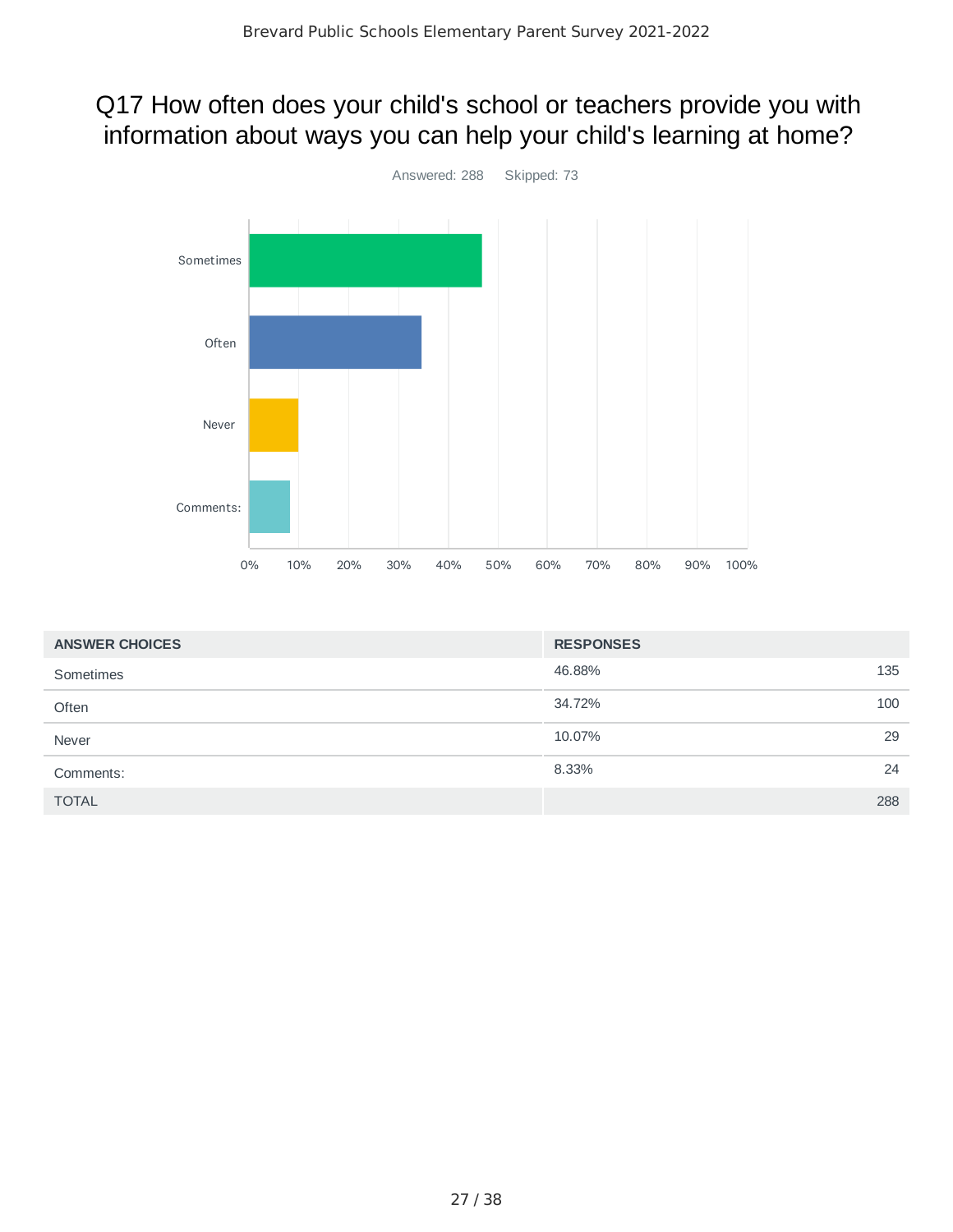## Q18 What can Brevard Public Schools do to ensure your child is successful in elementary school?

Answered: 130 Skipped: 231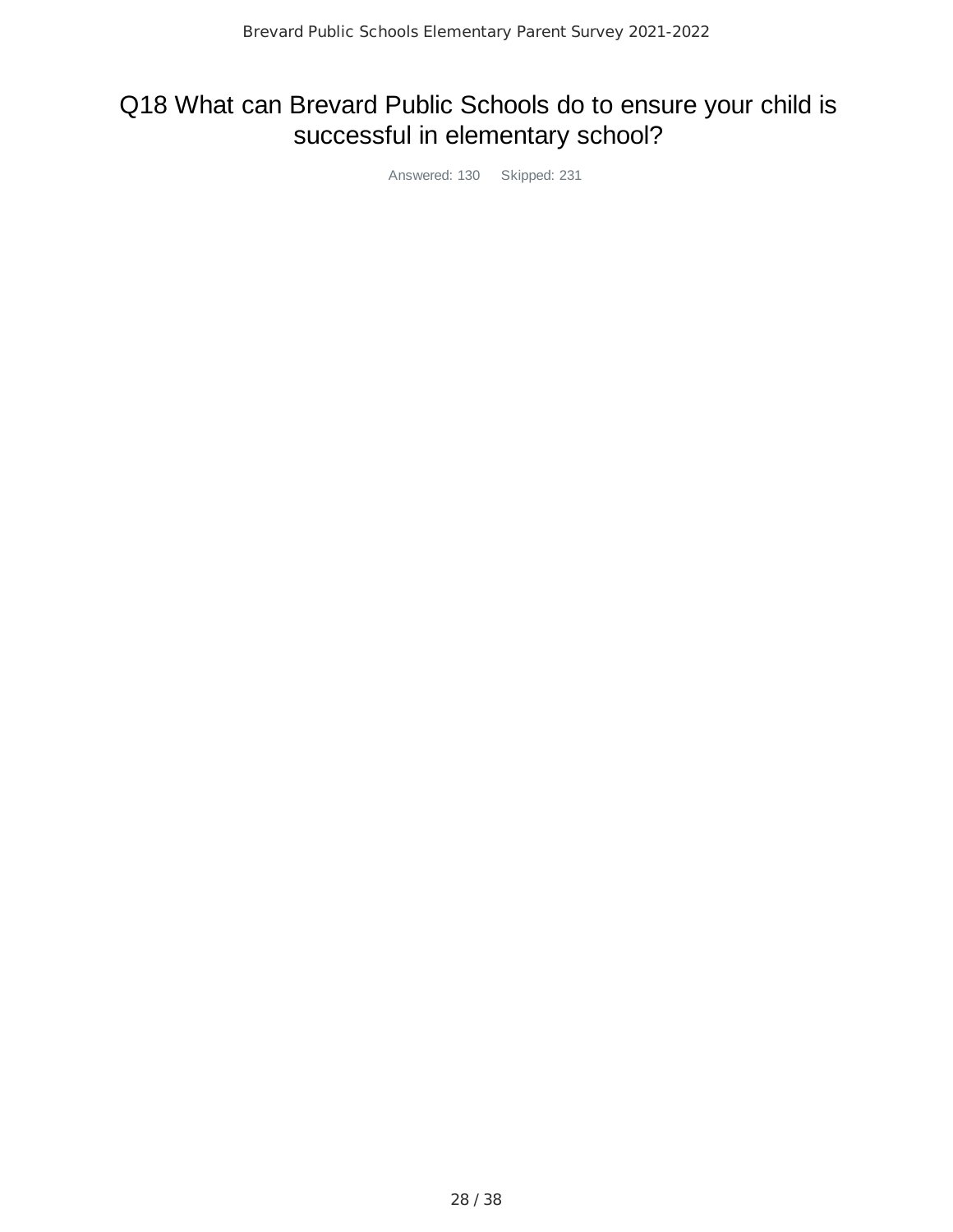## Q19 Have you been given opportunities to provide input and feedback into school decisions (school improvement, Title I services, event planning, discipline)?



| <b>ANSWER CHOICES</b> | <b>RESPONSES</b> |     |
|-----------------------|------------------|-----|
| Yes                   | 58.96%           | 158 |
| <b>No</b>             | 41.04%           | 110 |
| <b>TOTAL</b>          |                  | 268 |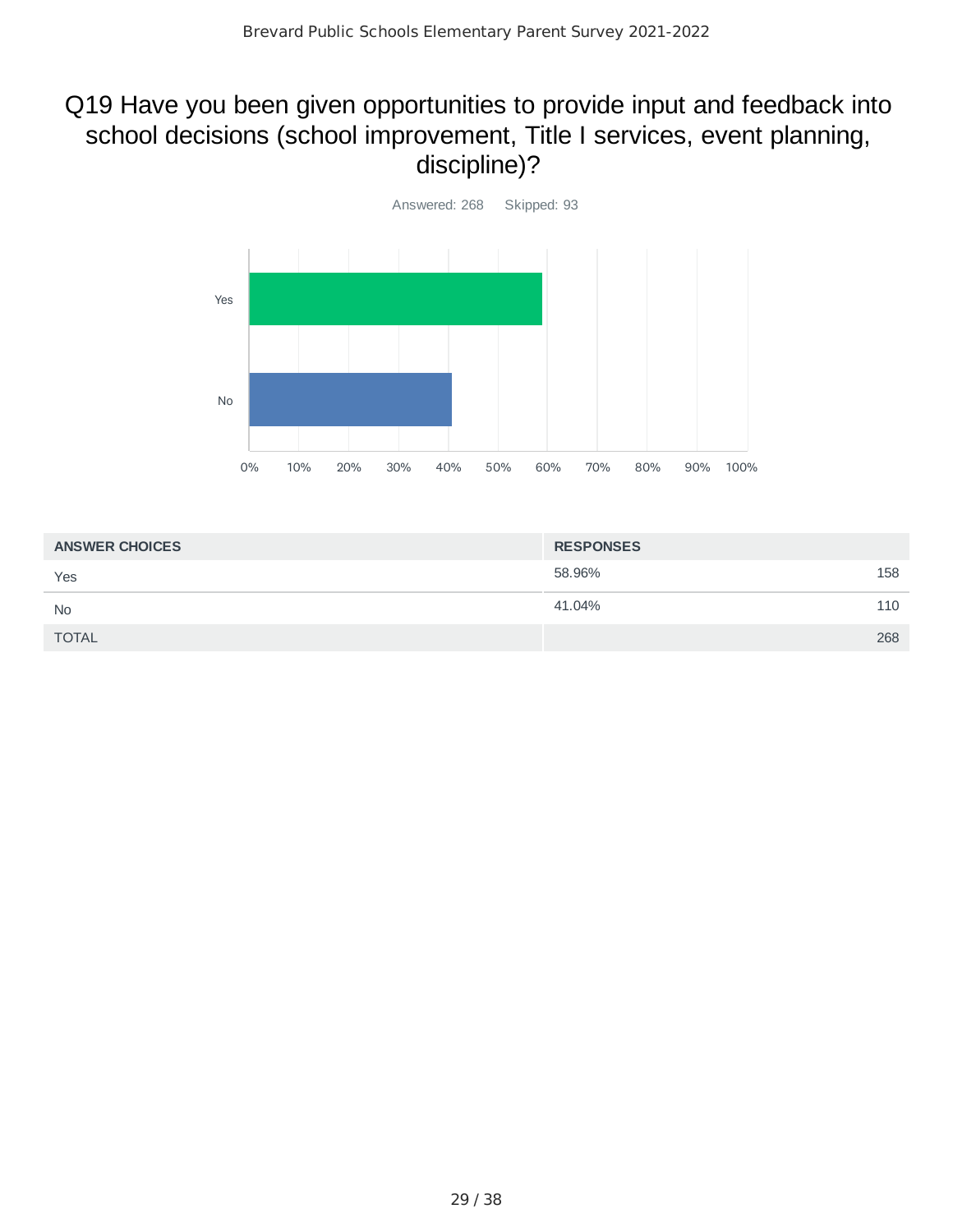## Q20 How could your school assist you in playing a more active role in school decision-making?



| <b>ANSWER CHOICES</b>                                      | <b>RESPONSES</b> |          |
|------------------------------------------------------------|------------------|----------|
| More information about school issues to be addressed       | 52.04%           | 115      |
| More information on how to become engaged                  | 51.13%           | 113      |
| Convenient meeting times                                   | 39.37%           | 87       |
| More opportunities to share my opinion about school issues | 32.58%           | 72       |
| More encouragement from the school to become engaged       | 29.41%           | 65       |
| <b>Translation services</b>                                | $0.00\%$         | $\Omega$ |
| Total Respondents: 221                                     |                  |          |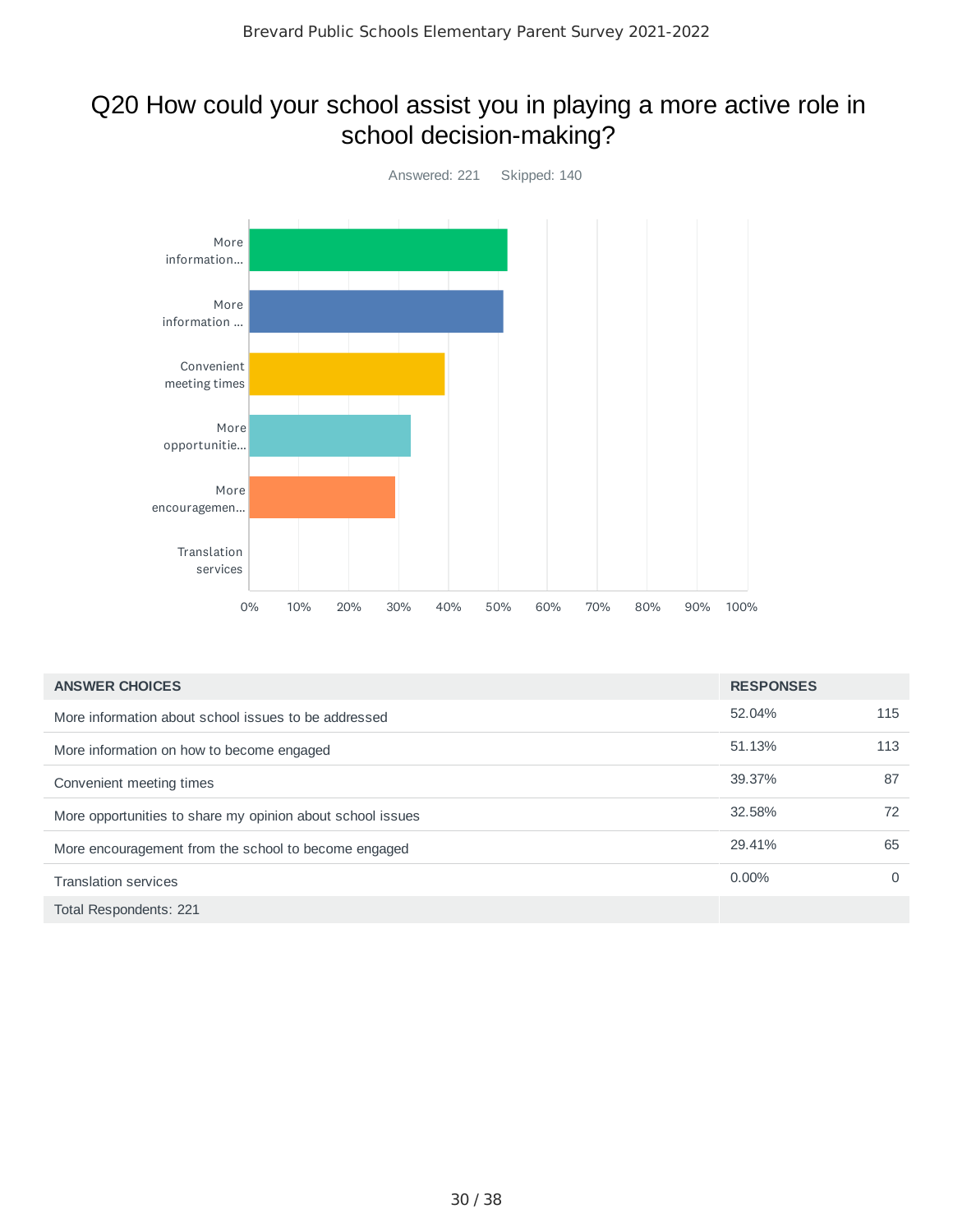### Q21 What is the best way for you to provide input regarding your child's school?



| <b>ANSWER CHOICES</b>              | <b>RESPONSES</b> |     |
|------------------------------------|------------------|-----|
| Complete a survey online           | 39.46%           | 103 |
| Attend meetings in person          | 32.95%           | 86  |
| Attend virtual meetings            | 13.41%           | 35  |
| Complete and return a paper survey | 6.13%            | 16  |
| Phone calls                        | 3.83%            | 10  |
| Other (please specify)             | 3.07%            | 8   |
| Focus groups                       | 1.15%            | 3   |
| <b>TOTAL</b>                       |                  | 261 |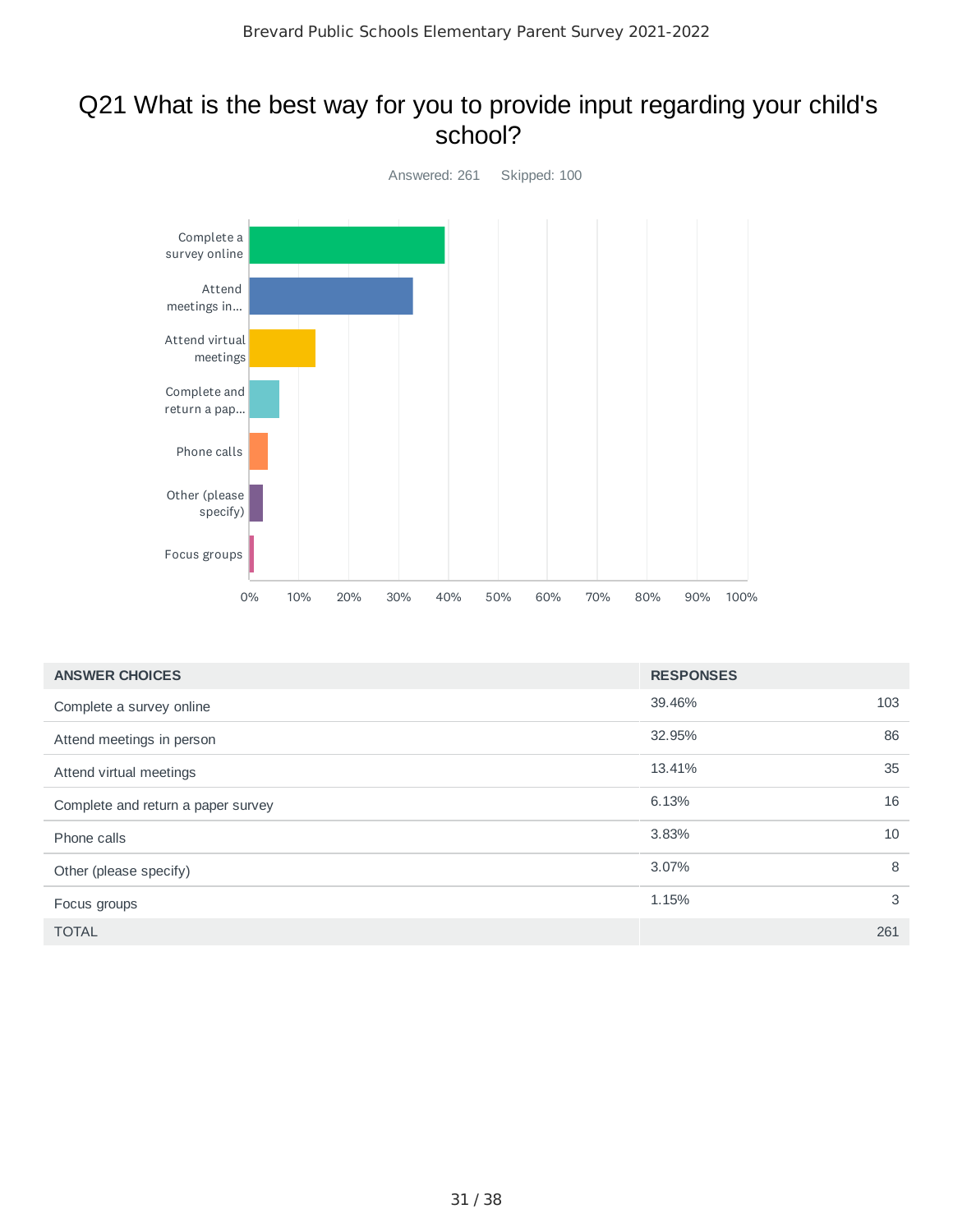## Q22 What do you feel is working well at your child's school? (This is your chance to brag about your school and share what you like about it!)

Answered: 155 Skipped: 206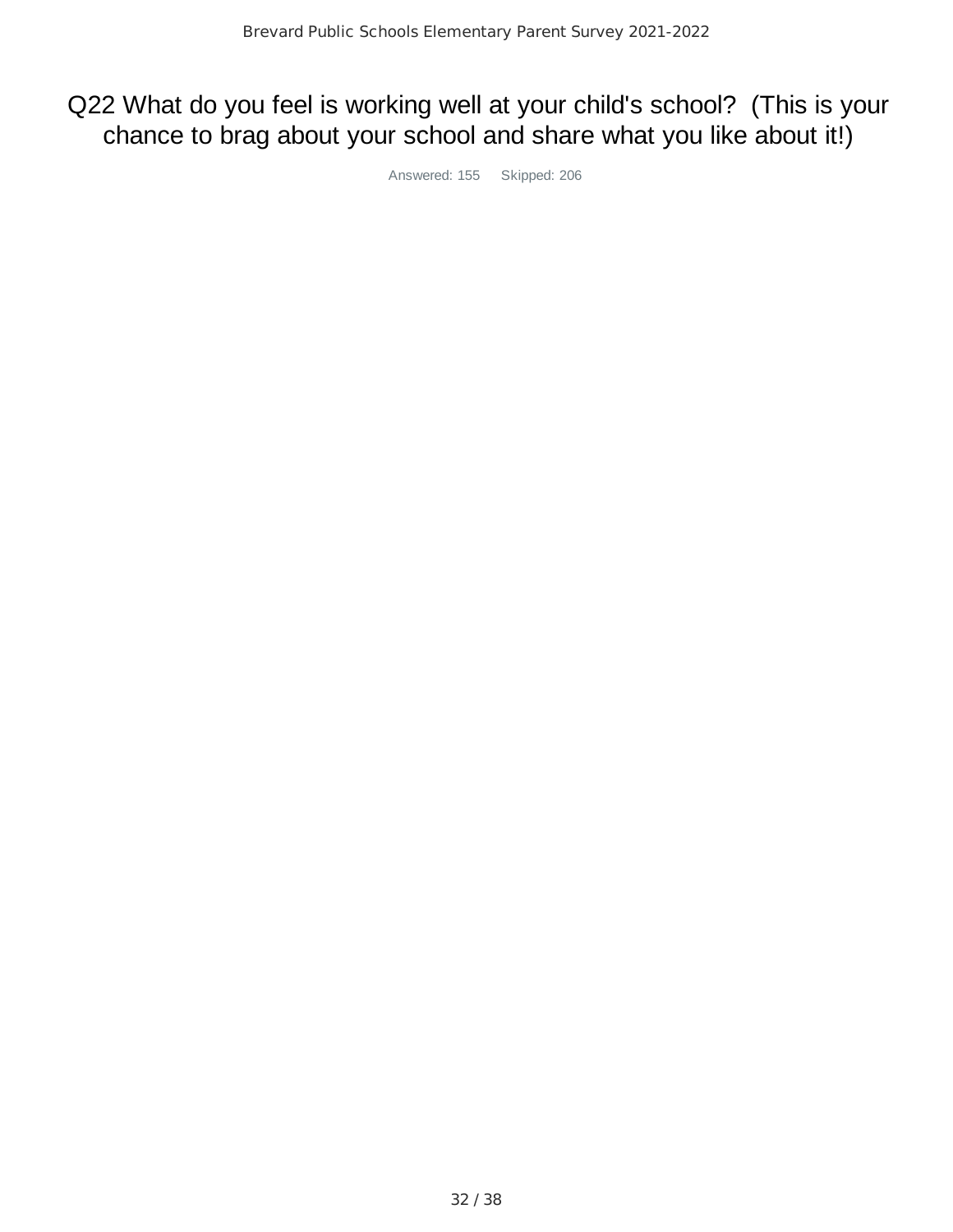## Q23 What do you feel is not working, difficult, and/or needs improvement at your child's school? (This is your chance to tell us what you would like to see changed.)

Answered: 133 Skipped: 228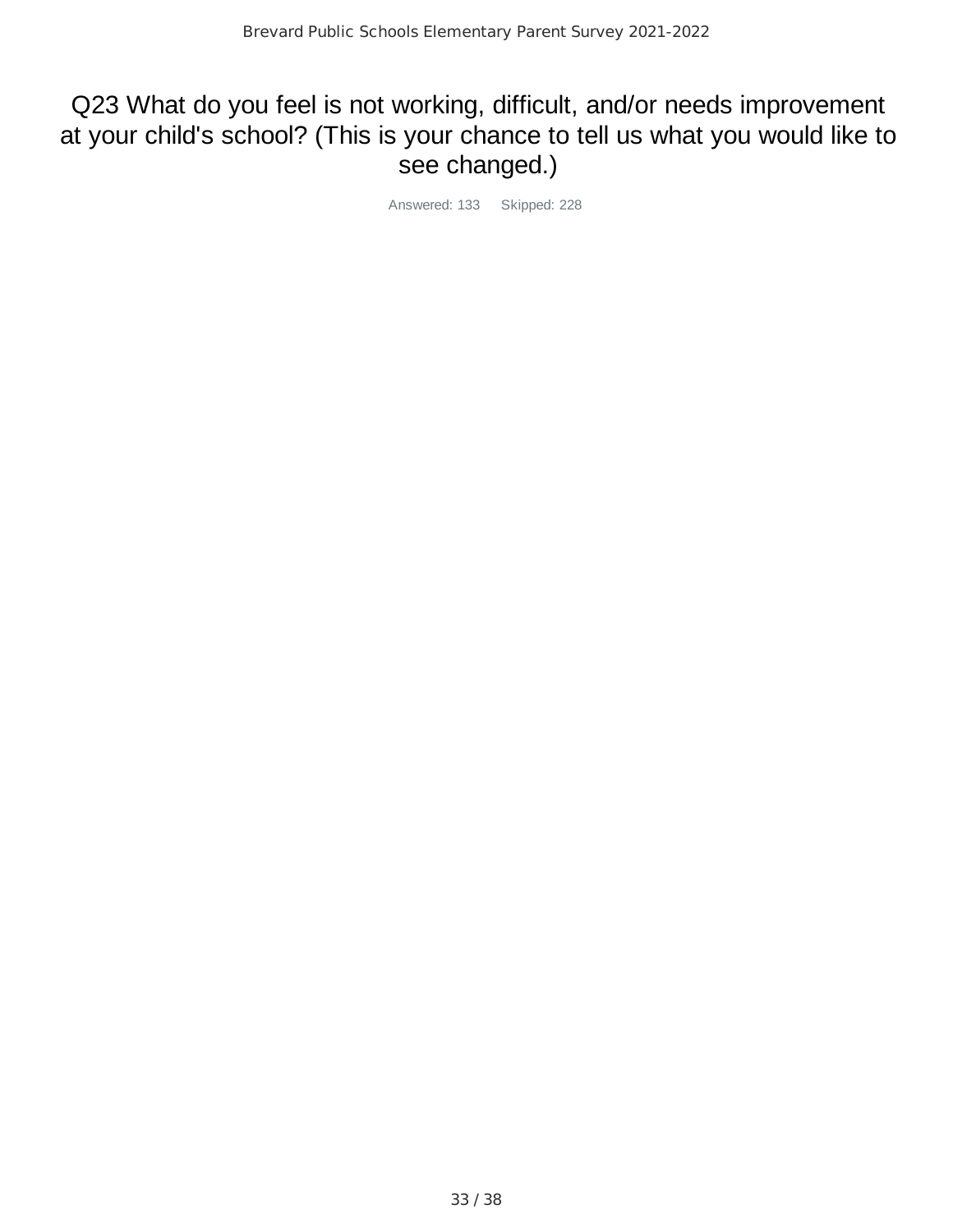# Q24 Are you aware of the four choice elementary schools?



| <b>ANSWER CHOICES</b> | <b>RESPONSES</b> |     |
|-----------------------|------------------|-----|
| Yes                   | 55.47%           | 147 |
| <b>No</b>             | 44.53%           | 118 |
| <b>TOTAL</b>          |                  | 265 |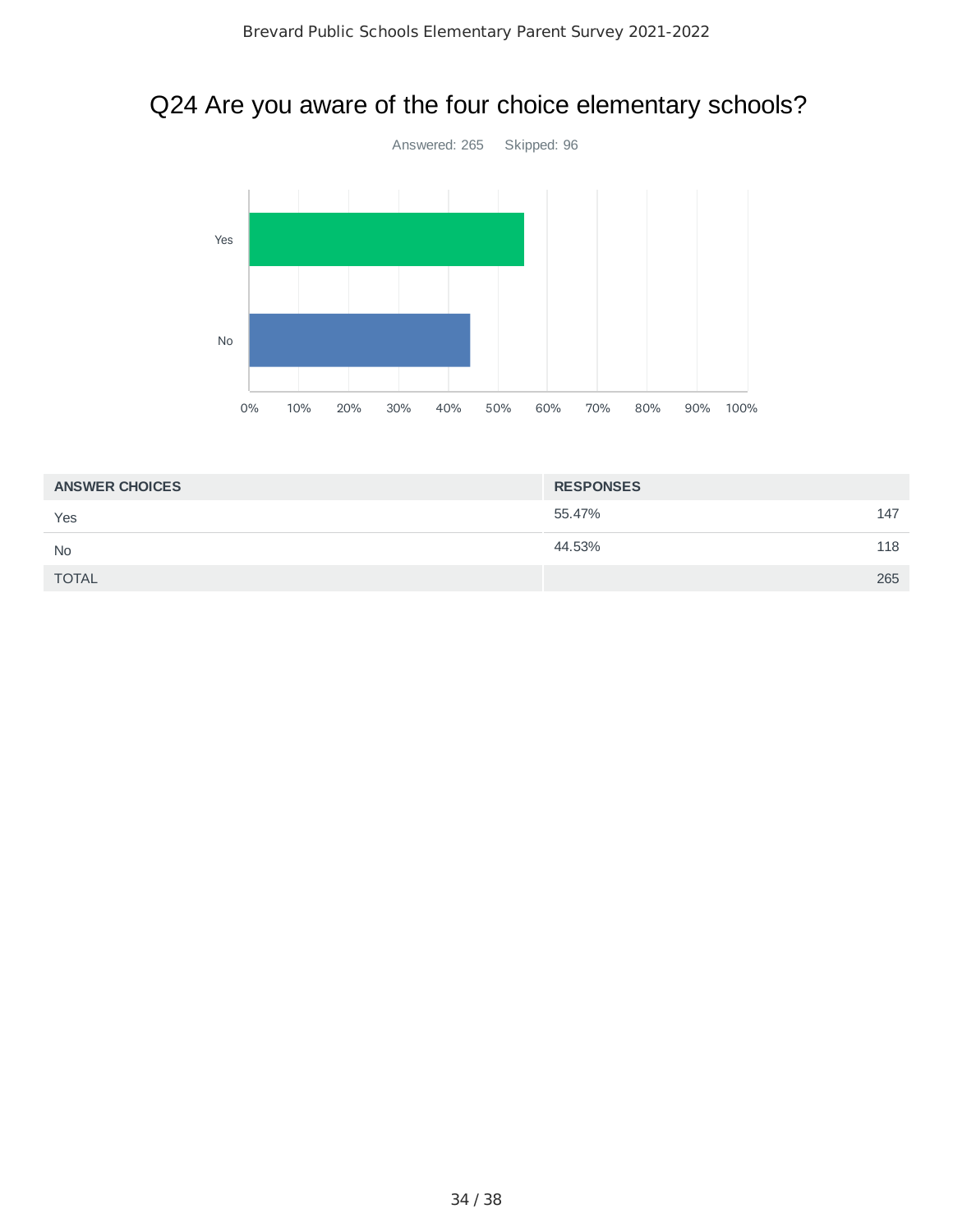# Q25 Have you visited the Open Enrollment Parental Choice webpage?



| <b>ANSWER CHOICES</b> | <b>RESPONSES</b> |     |
|-----------------------|------------------|-----|
| Yes                   | 26.87%           | 72  |
| <b>No</b>             | 73.13%           | 196 |
| <b>TOTAL</b>          |                  | 268 |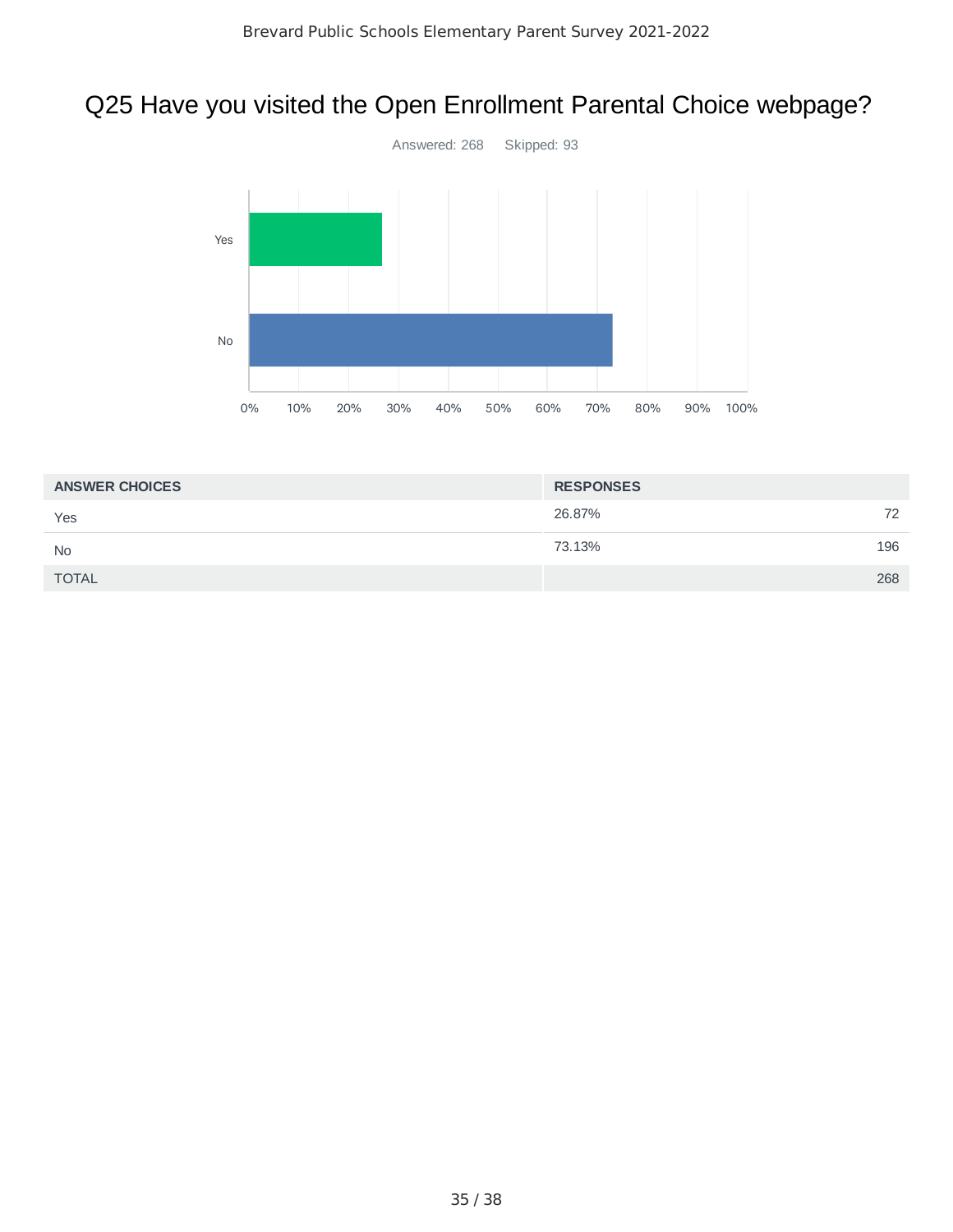### Q26 Are you aware of the school enrollment choices available to your child at Brevard Public Schools?



| <b>ANSWER CHOICES</b> | <b>RESPONSES</b> |     |
|-----------------------|------------------|-----|
| Yes                   | 60.38%           | 160 |
| <b>No</b>             | 39.62%           | 105 |
| <b>TOTAL</b>          |                  | 265 |
|                       |                  |     |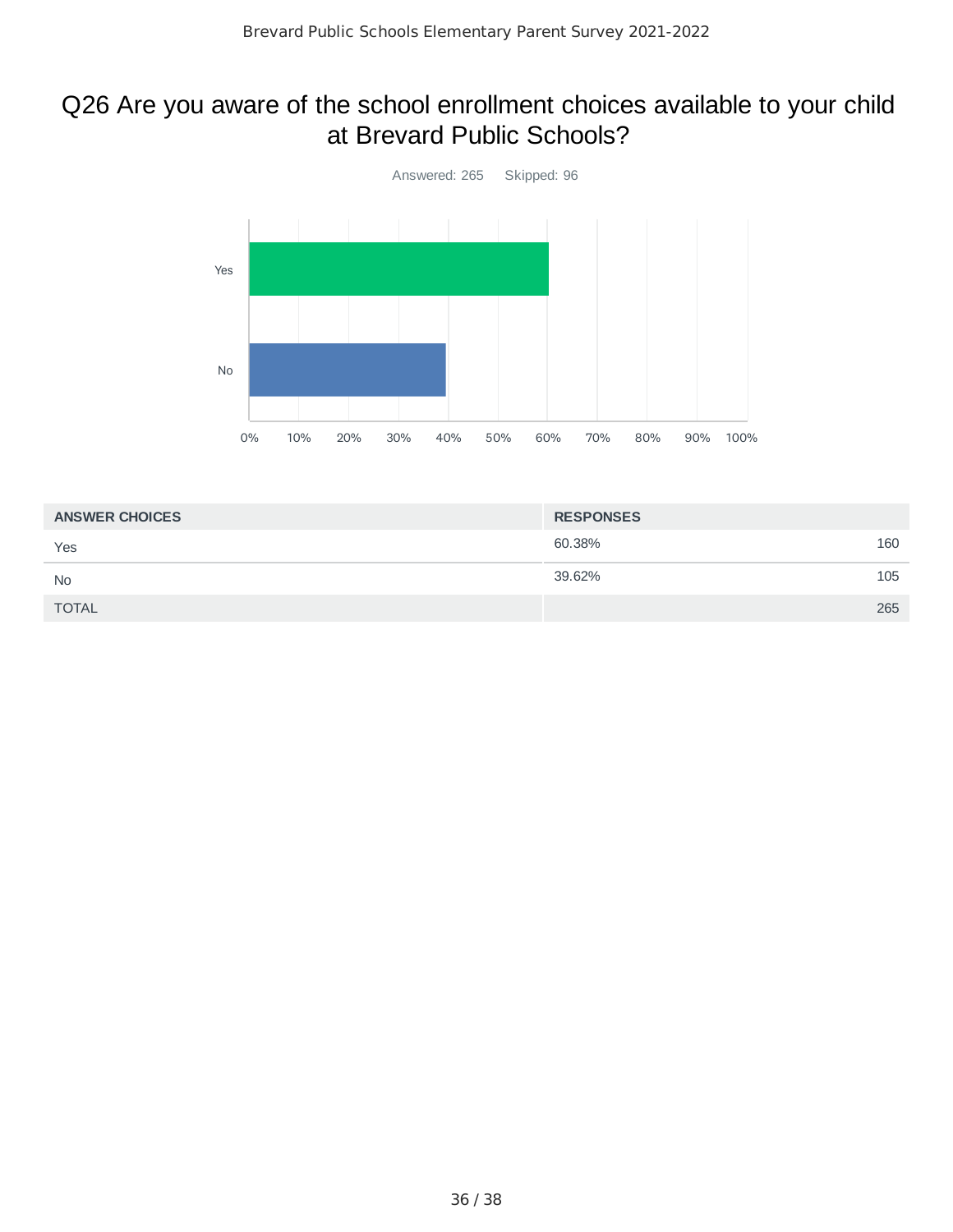## Q27 Do you use the school or district website to find information about your child's education?



| <b>ANSWER CHOICES</b> | <b>RESPONSES</b> |     |
|-----------------------|------------------|-----|
| Yes                   | 57.79%           | 152 |
| <b>No</b>             | 42.21%           | 111 |
| <b>TOTAL</b>          |                  | 263 |
|                       |                  |     |